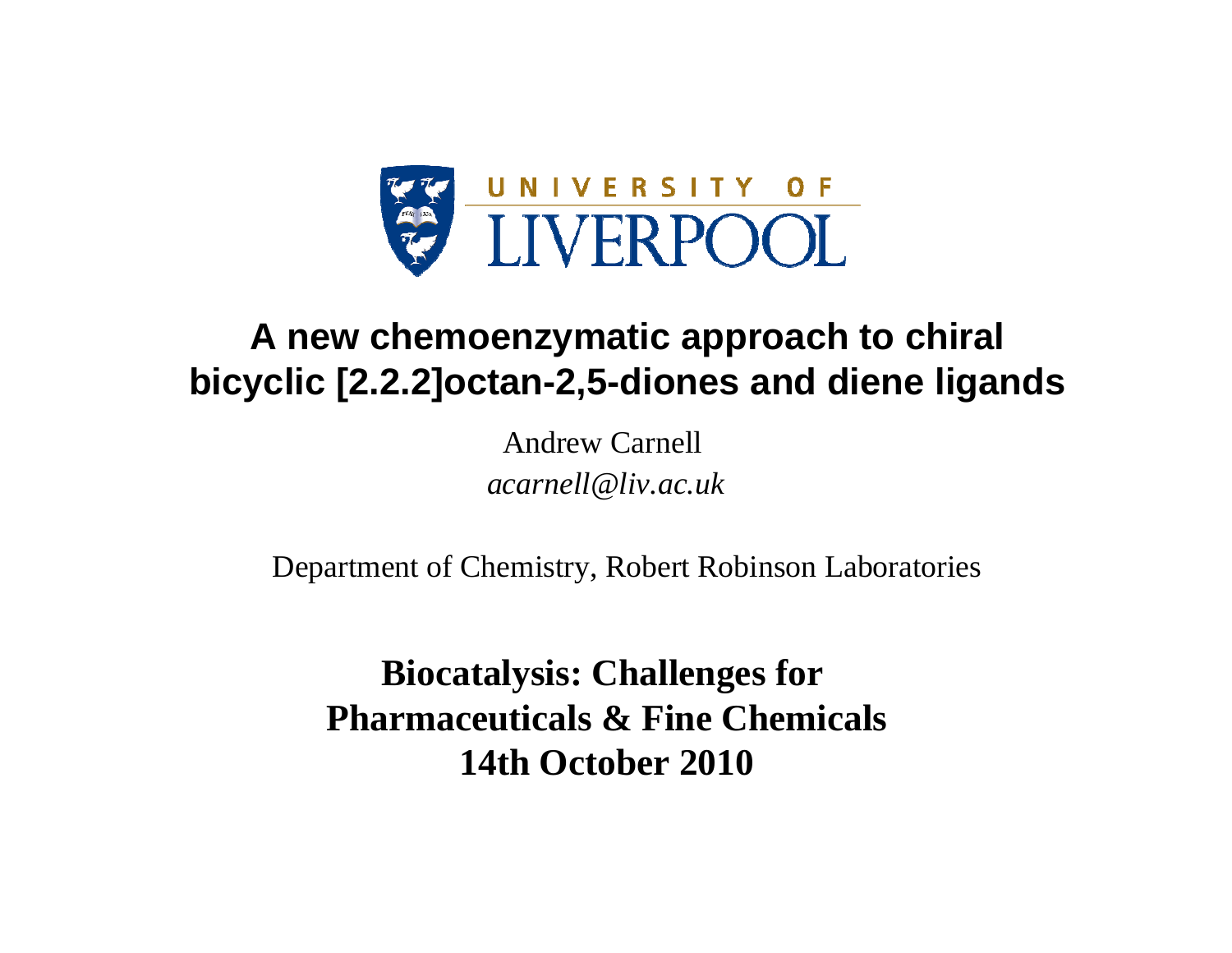# Retrosynthesis of Pfizer NK-2 Antagonists

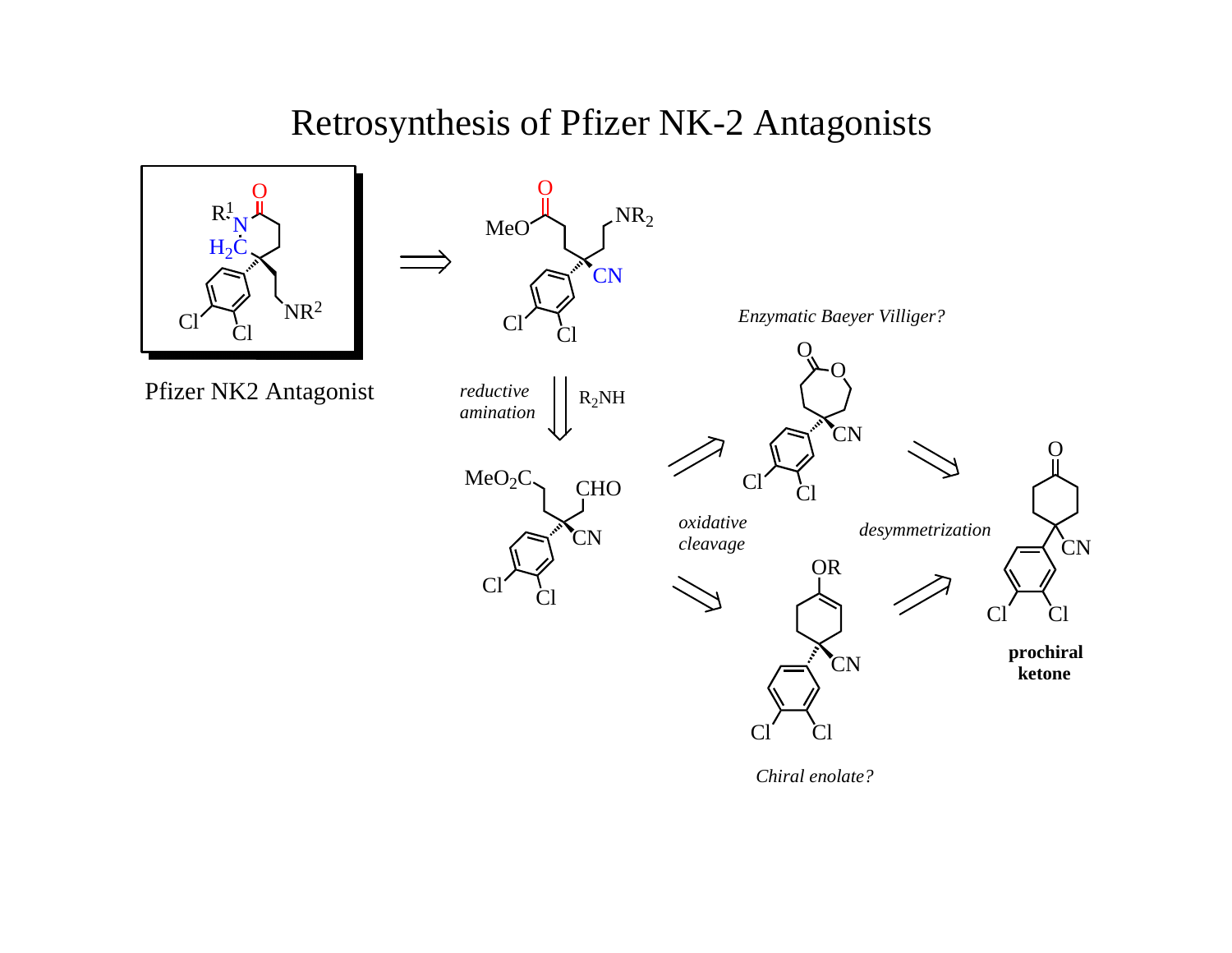# Baeyer Villiger Monooxygenases



M. J. Tachner and D. J. Black, *J. Am. Chem. Soc*.*,* 1988*, 110,* 6892



Cyclohexanone Monooxygenase Diketocamphane Monooxygenase 2-oxo-Δ-3-4,5,5-trimethylcyclopentenylacetylCoA MO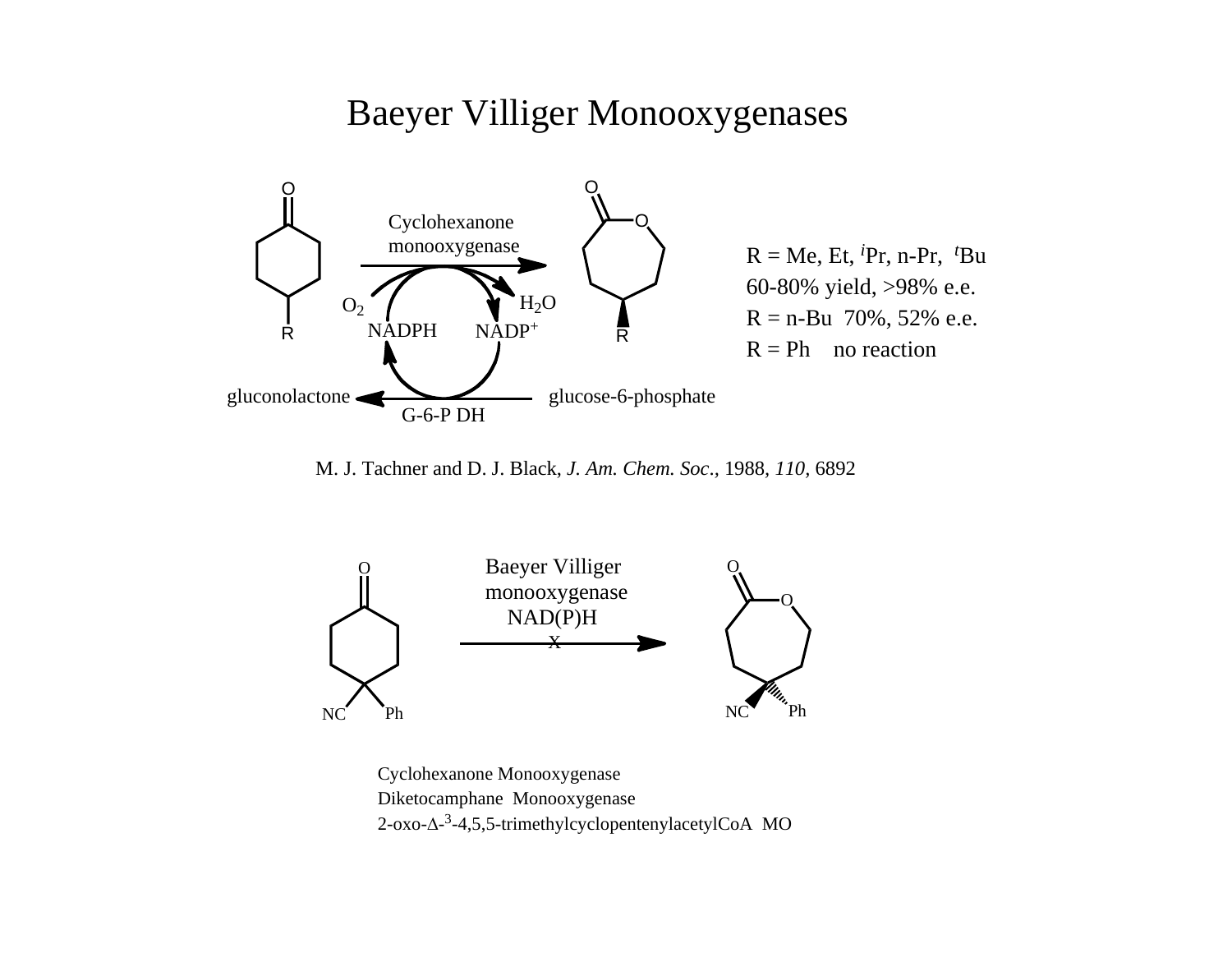#### 4,4-Disubstituted cyclohexanone with chiral lithium amide



T. Honda, N. Kimura, M. Tsubuki, *Tetrahedron: Asymmetry*, 1993, *4*, 21

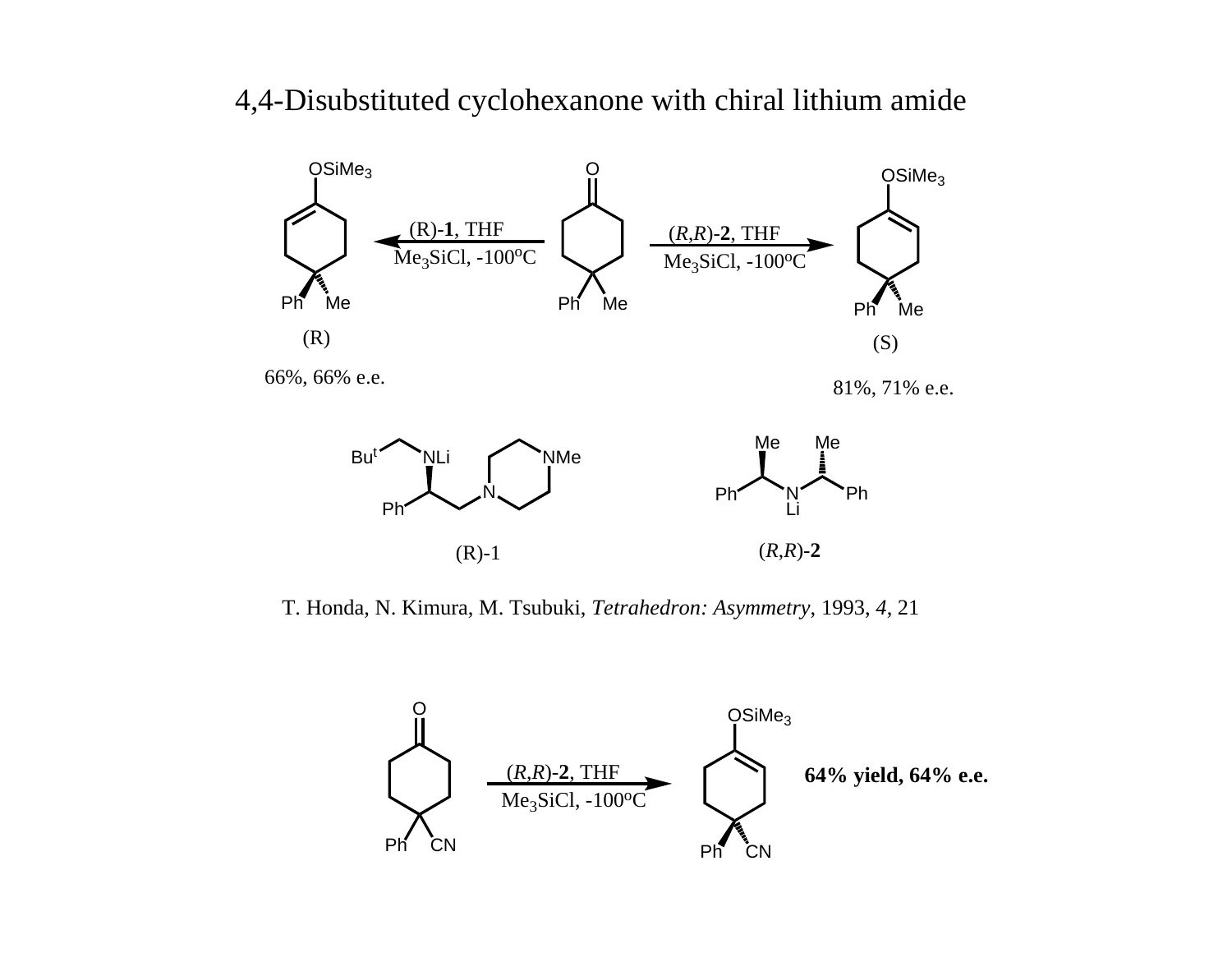# Hydrolytic enzymes to desymmetrise the prochiral ketone

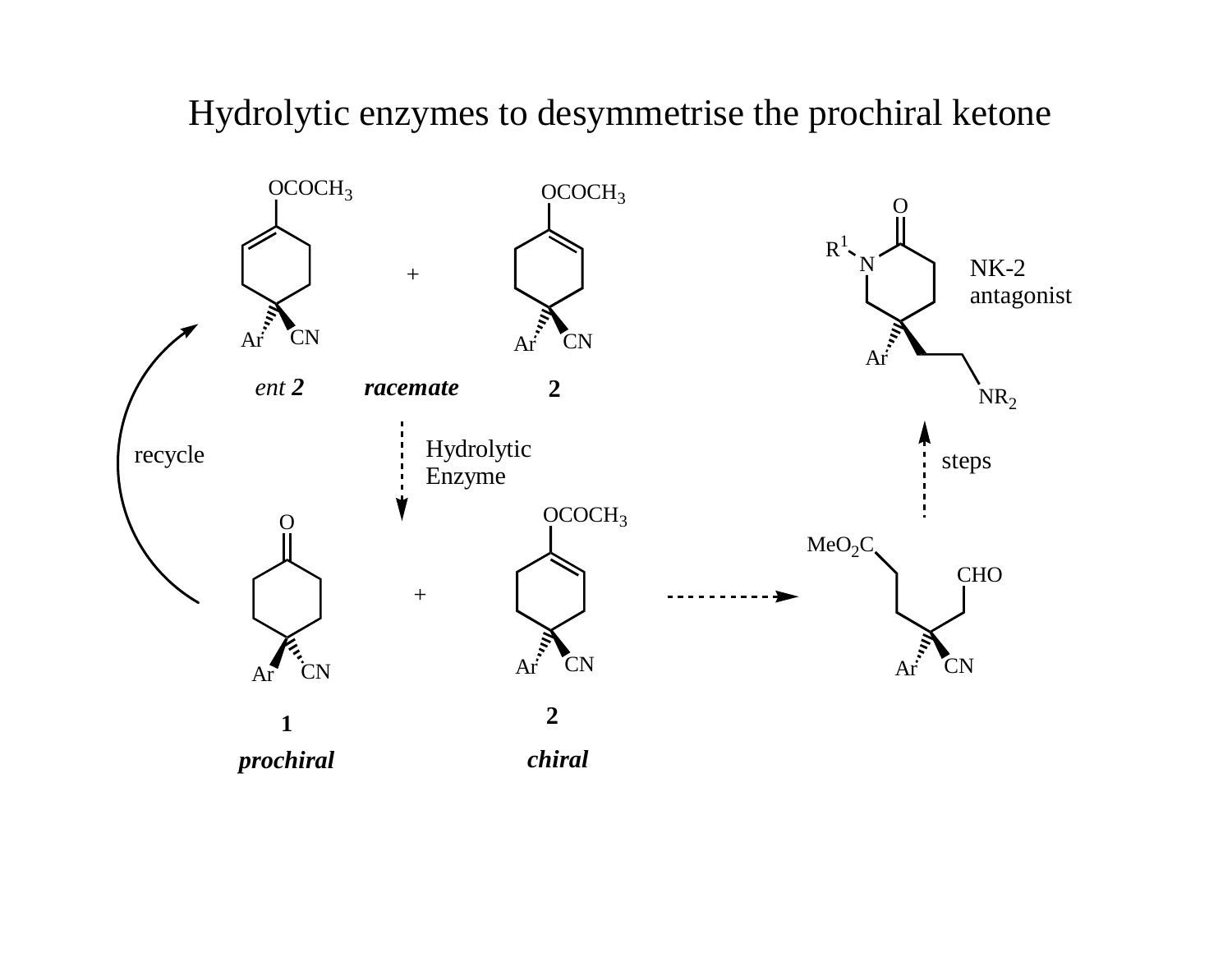# Biotransformation of 4-aryl-4-cyano enol esters



| Ar                | solvent<br>time(h)     | enol ester<br>yield $(\% )$ | enol ester<br>E.e. $(\% )$ | ketone $(\% )$ |
|-------------------|------------------------|-----------------------------|----------------------------|----------------|
|                   | <b>THF, 8.5h</b>       | 30%                         | 100%                       | 70%            |
| Ċl                | <b>THF, 3.5h</b>       | 38%                         | 100%                       | 62%            |
|                   | Toluene, 2h            | 48%                         | 61%                        | 52%            |
| <b>OMe</b><br>OMe | <b>THF, 22h</b>        | 29%                         | 96%                        | 71%            |
|                   | Toluene, 6h<br>THF, 6h | 30%<br>38%                  | 94%<br>78%                 | 70%<br>62%     |

**G. Allan, A. J. Carnell, M. L. Escudero Hernandez and A. Pettman,** *J. Chem. Soc. Perkin Trans 1***, 2000, 3382**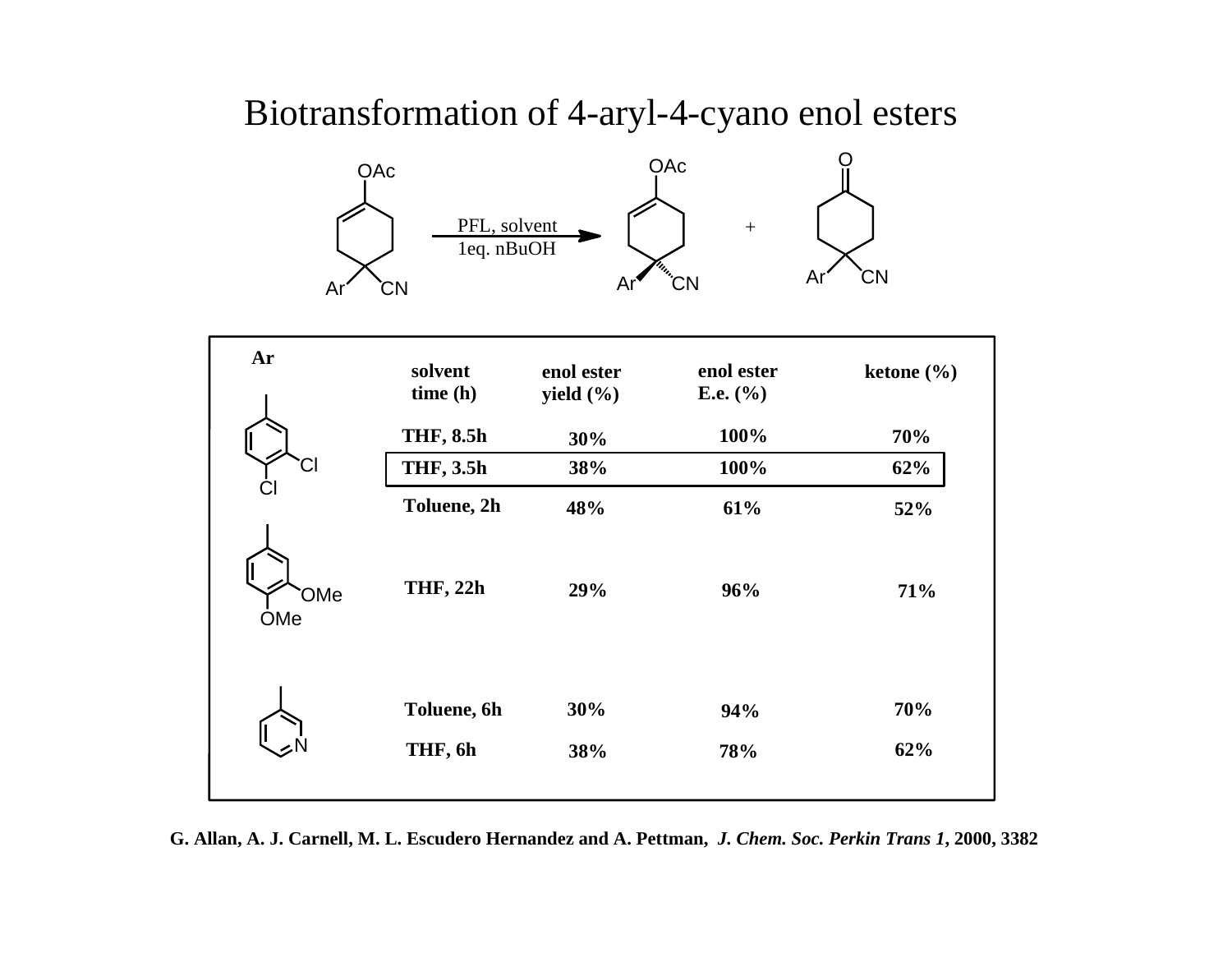# Continuous Process for Deracemization without Work-up



5. add Enzyme + nBuOH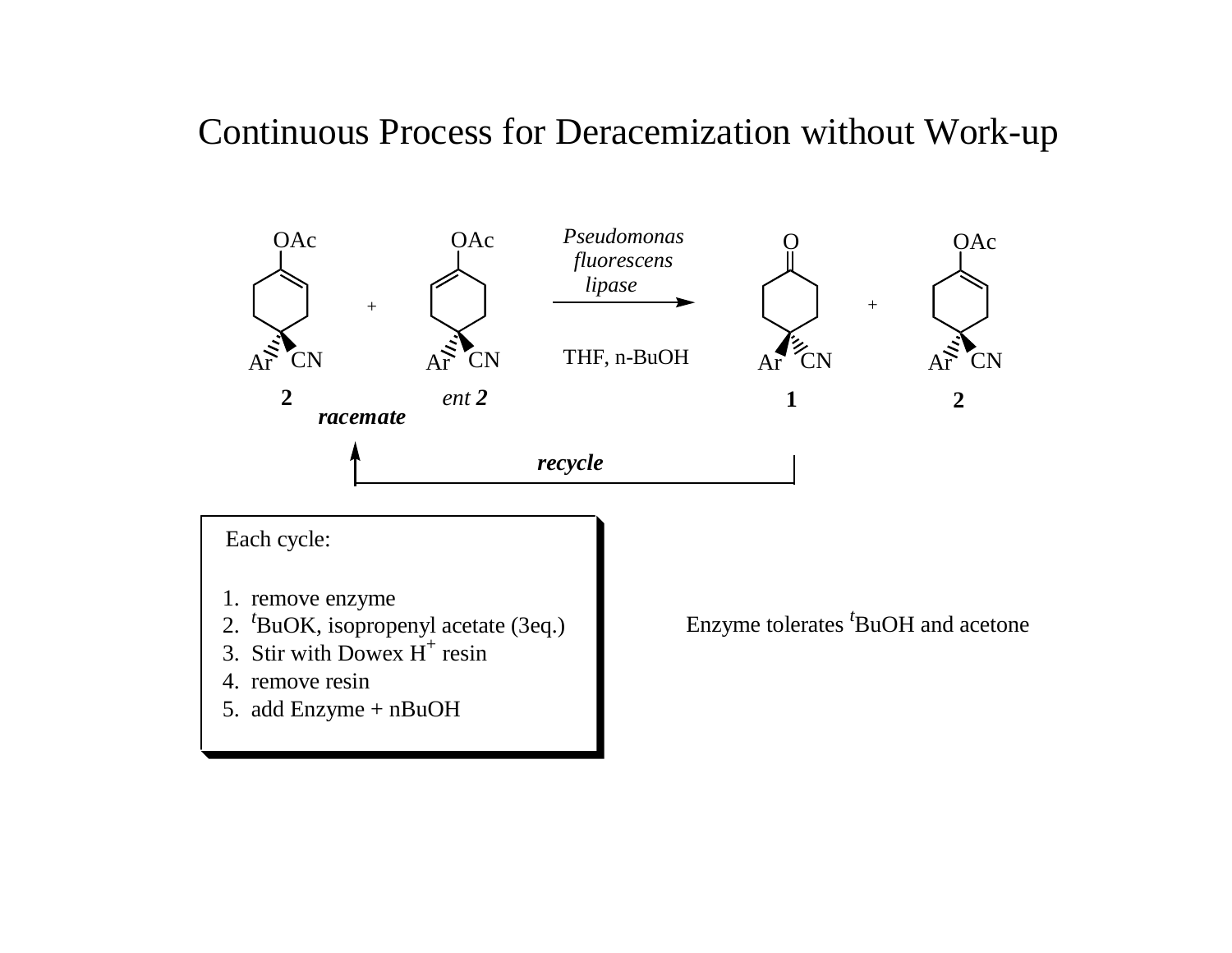### Recycling the ketone



**i.e. for E** = 13, e.e.(max) =  $85.7\%$  for 100% yield



**See: W. Kroutil and K. Faber,** *Tetrahedron:Asymmetry***, 1998,** *9***, 2901**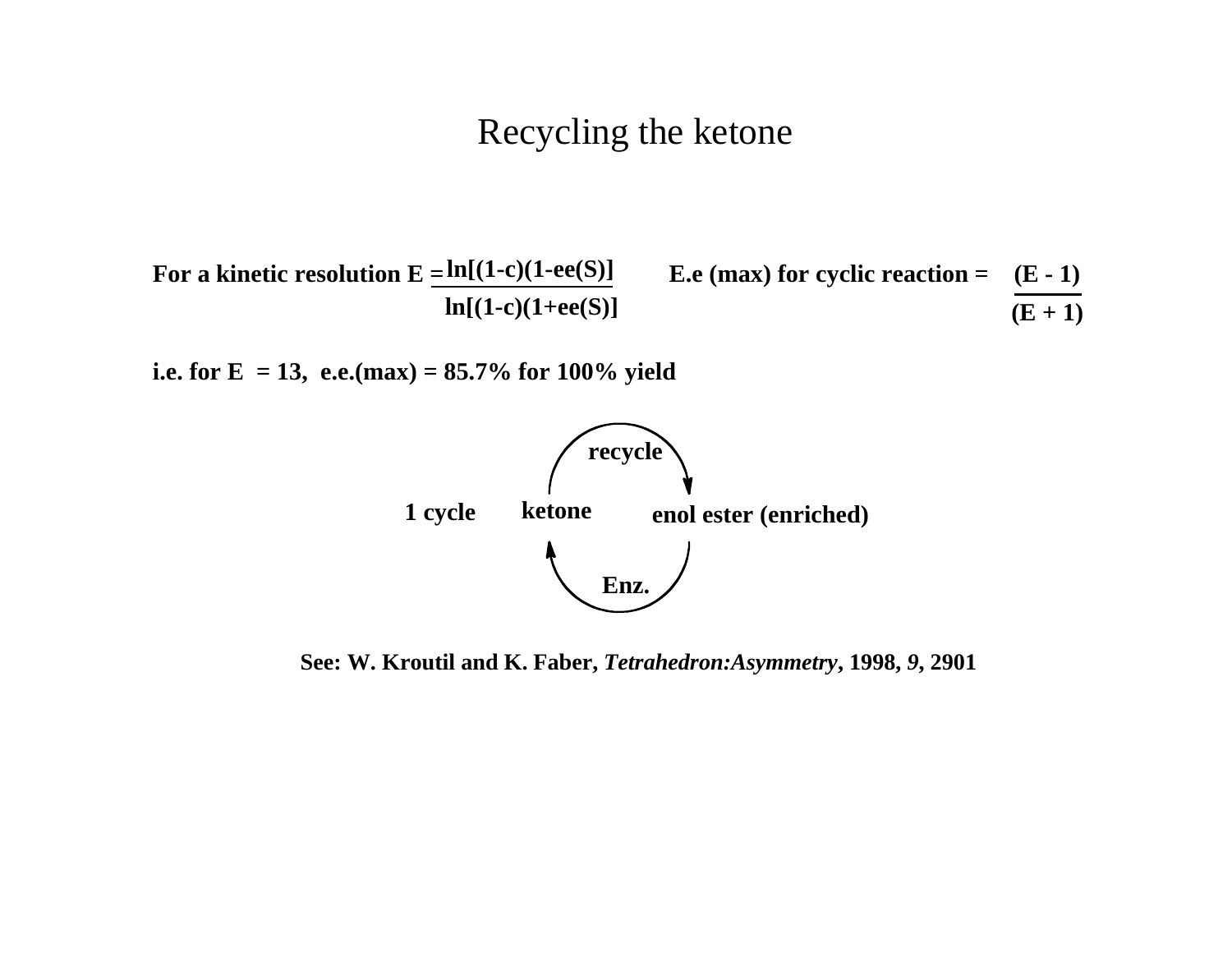Theoretical conversions and e.e.'s for deracemisation for  $E = 13$ 

| Cycle         | $%$ e.e. 1 | $%$ e.e. 1 | % Conversion to |
|---------------|------------|------------|-----------------|
|               | (start)    | (end)      | ketone 2 needed |
|               |            | 85.7       | 56.5            |
|               | 37.3       | 85.7       | 24.9            |
| $\mathcal{R}$ | 64.3       | 85.7       | 10              |
|               | 77.1       | 85.7       |                 |
|               | 82.3       |            |                 |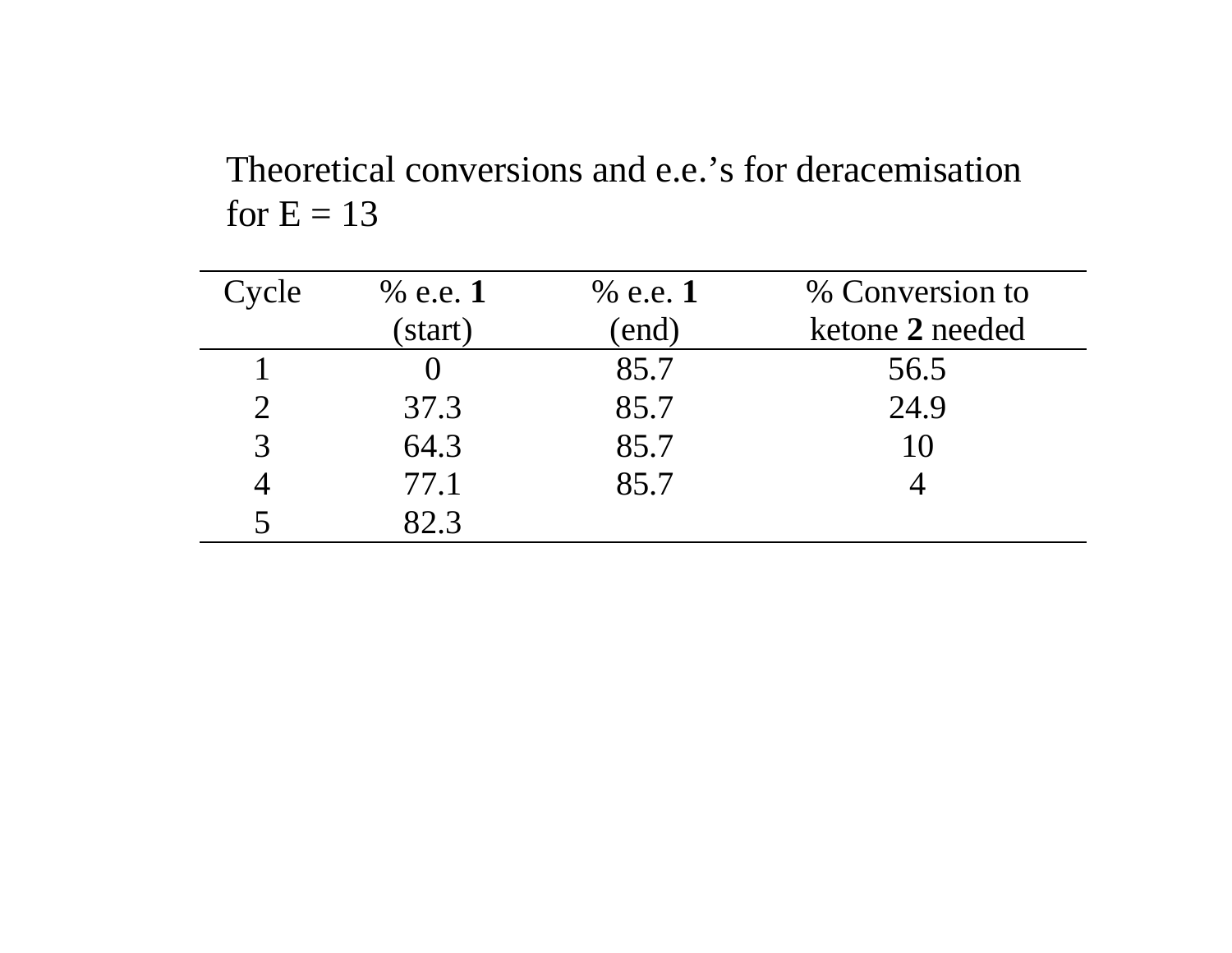**Enantiomeric excess (e.e.) of enol acetate 1 after recycling of the ketone 2** *versus* **conversion for E=13.**



G. Allan, A.J. Carnell and W. Kroutil, *Tetrahedron Lett.*, 2001, *42*, 5959-5962.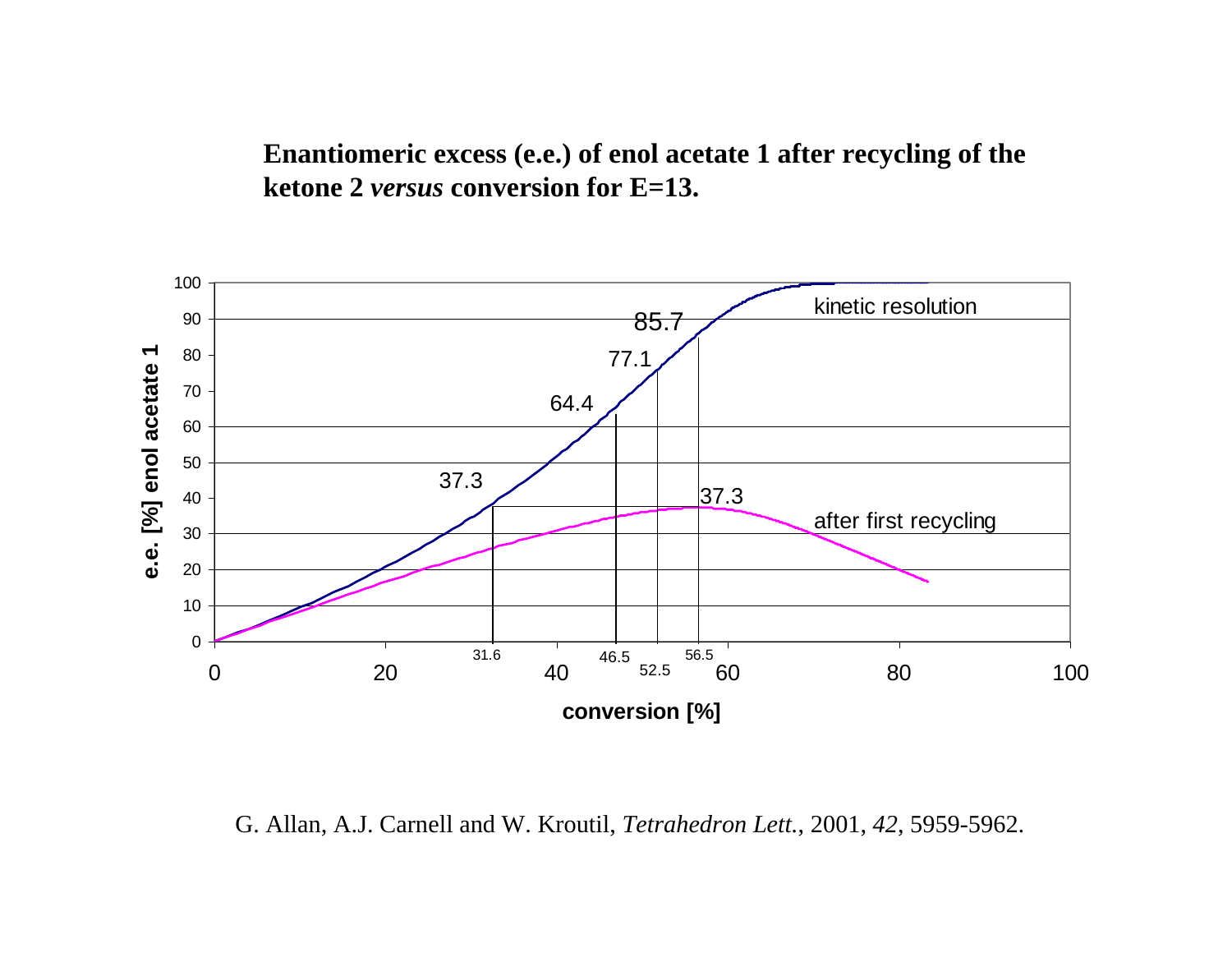# Deracemisation of enol ester **1** over 4 cycles

| Cycle | % e.e. residual enol | % conversion to |
|-------|----------------------|-----------------|
|       | ester 1              | ketone 2        |
|       |                      |                 |
|       | 86                   | 28              |
|       | 87                   | 16              |
|       |                      |                 |

Starting from 400 mg of the racemic material over 4 cycles 330 mg (82%) of the enol ester **1** in >99% e.e was isolated.

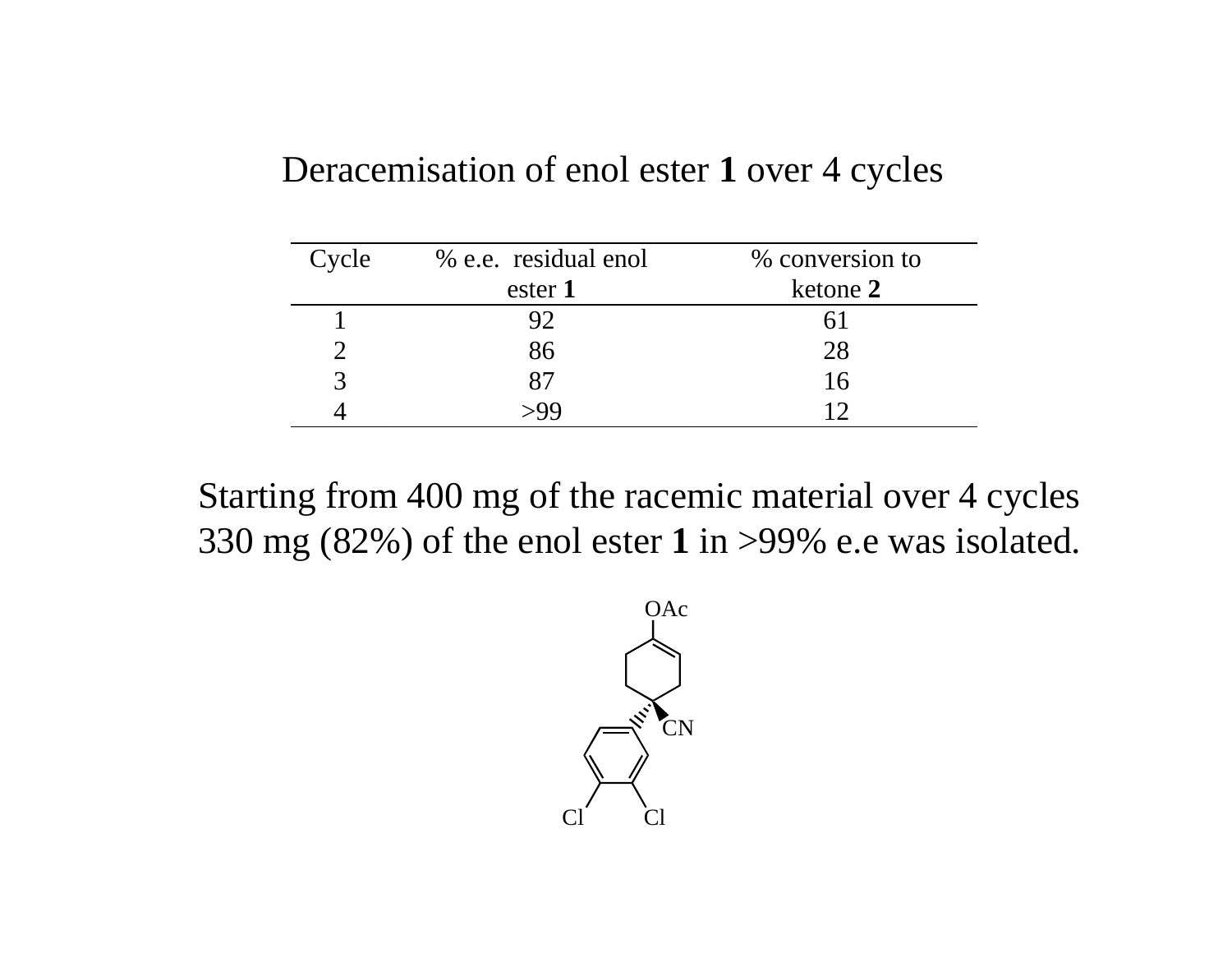# Synthesis of NK-2 antagonists Using Enol Ester



A.J. Carnell, M. L. Escudero Hernandez, A. Pettman and J.F. Bickley, *Tetrahedron Lett.*, 2000, 41, 6929 G. Allan, A. J. Carnell, M. L. Escudero Hernandez and A. Pettman, *Tetrahedron*, 2001, *57*, 81932**.**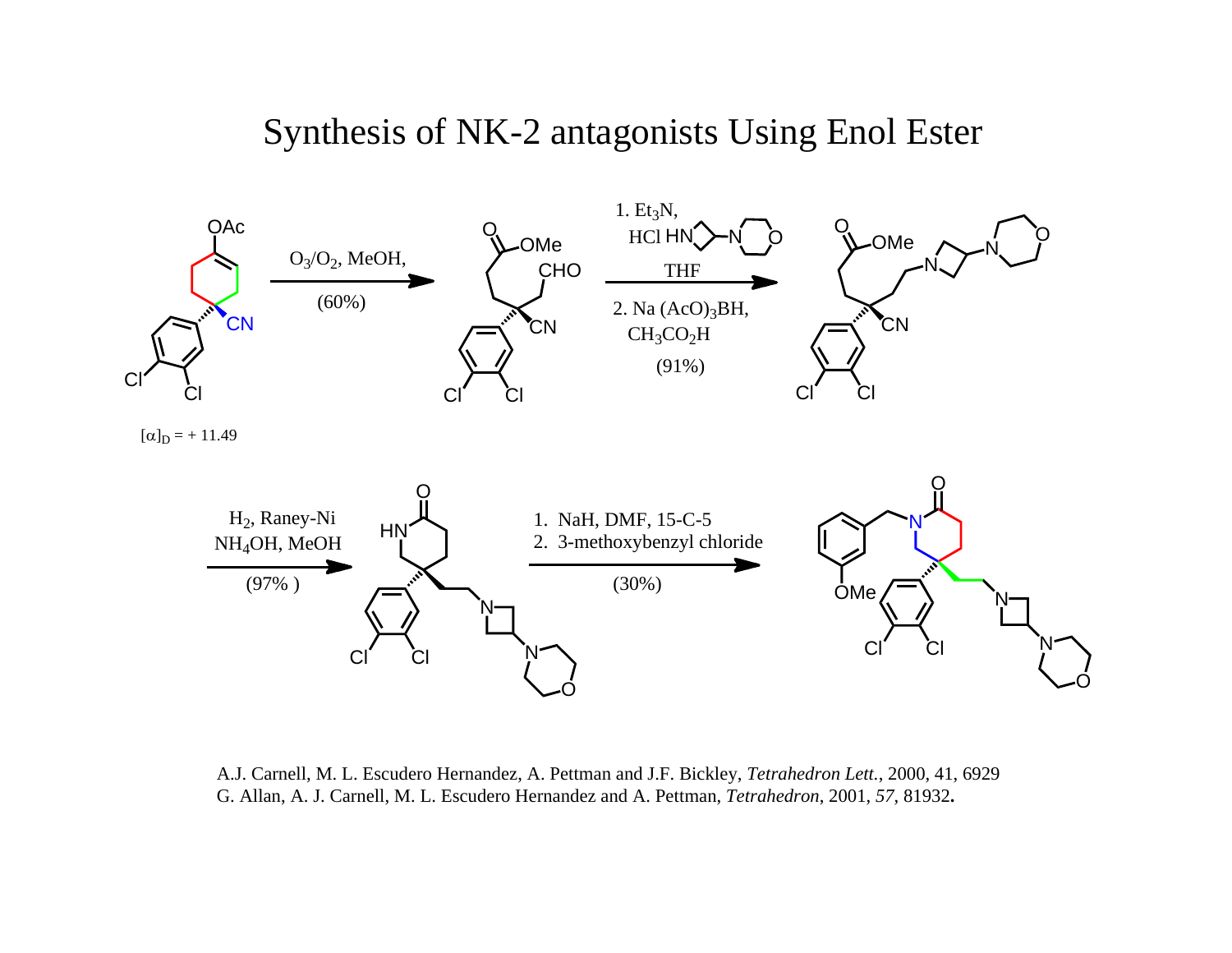#### Resolution of 8-oxabicyclic enol esters



BREP = butanol rinsed enzyme preparation - see Halling *et al.,* J.Chem. Soc.*, Chem. Commun.*, 1998, *7*, 841

A.J. Carnell, S.A. Swain and J.F. Bickley, *Tetrahedron Lett.*, **1999**, *40,* 8633.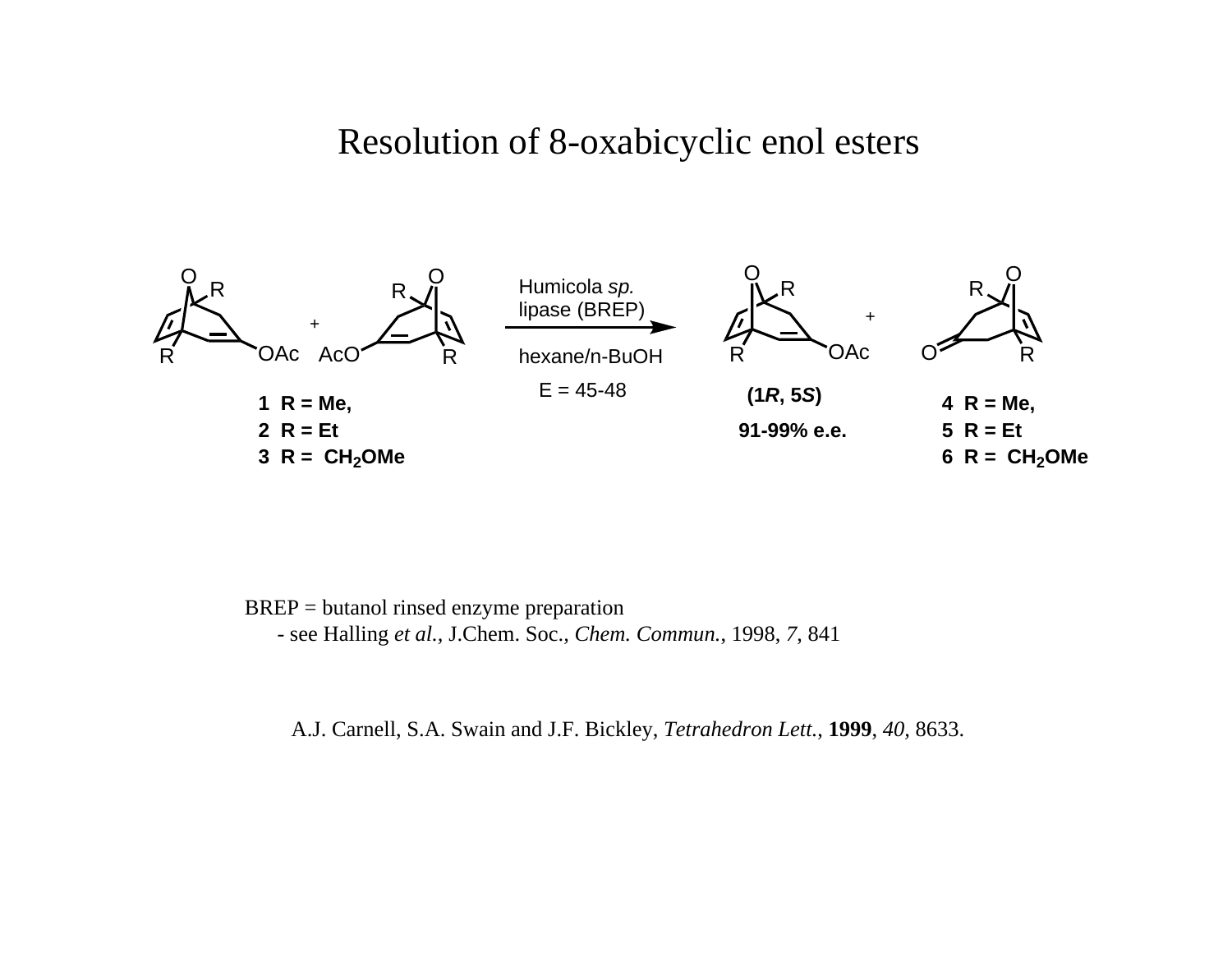# Chiral diene ligands for asymmetric catalysis



C. Defieber, H. Grutzmacher, E. M. Carreira, *Angew. Chem. Int. Ed.,* 2008, *24*, 4482.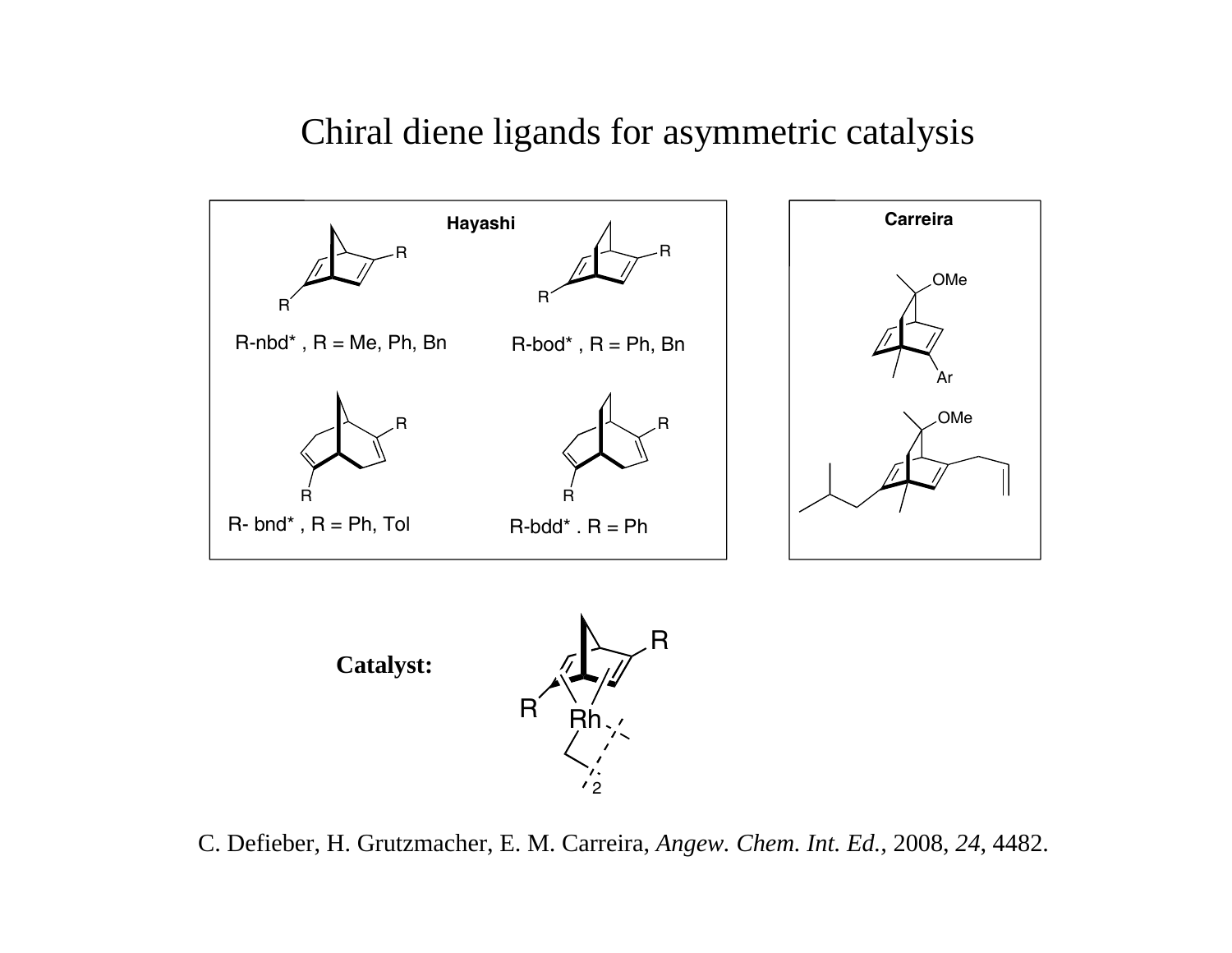### Rh-catalysed asymmetric reactions



Hayashi *et al. Tetrahedron: Asymmetry*, 2005, *16*, 1673; *J. Org. Chem.*, 2006, *71*, 8957.

Carreira *et al. J. Am. Chem. Soc.* 2004, *126*, 1628-1629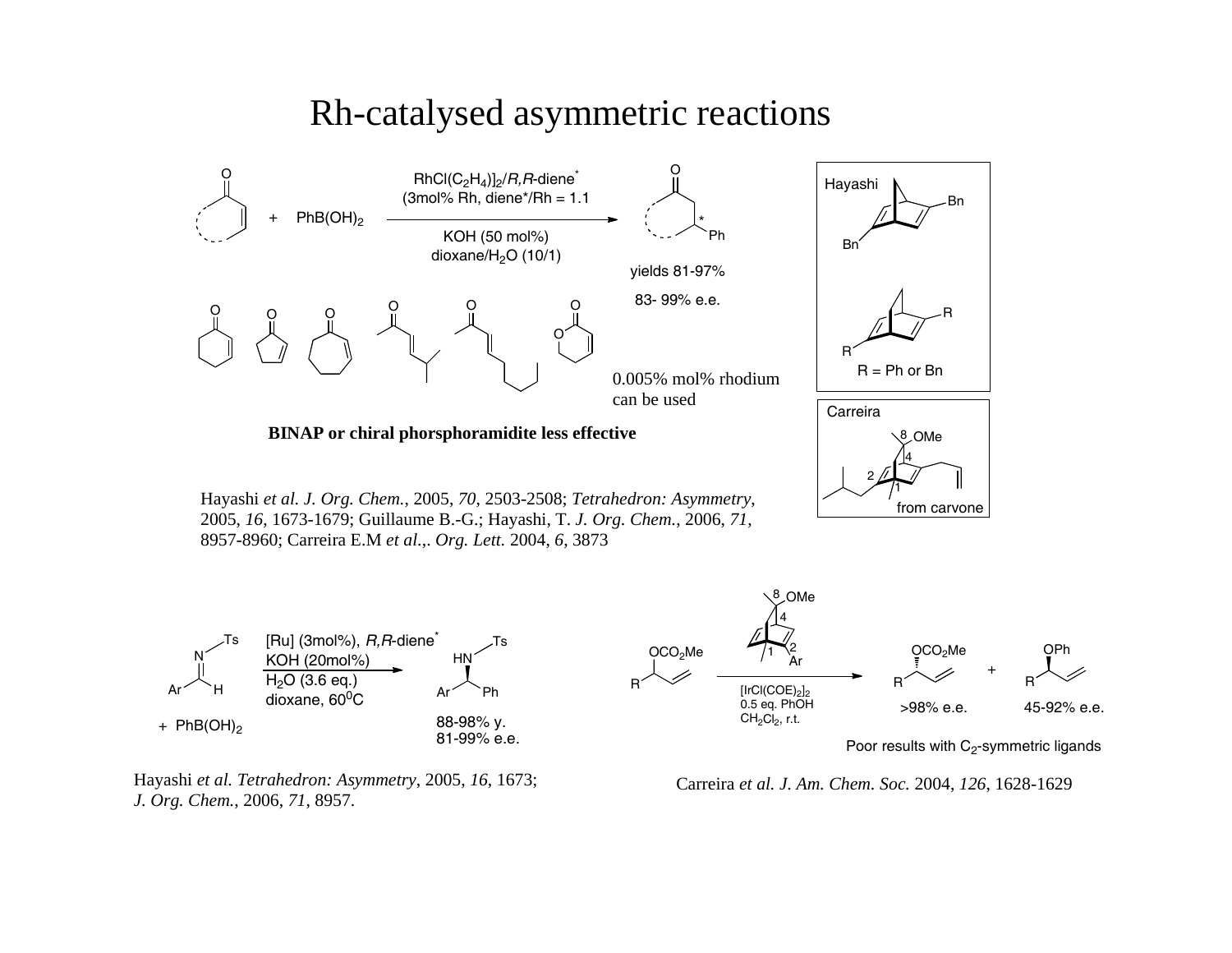# Chiral Synthesis of [2.2.1] Bicyclic Diene Ligand



Guillaume B.-G.; Hayashi, T. *J. Org. Chem.,* 2006*, 71,* 8957*.*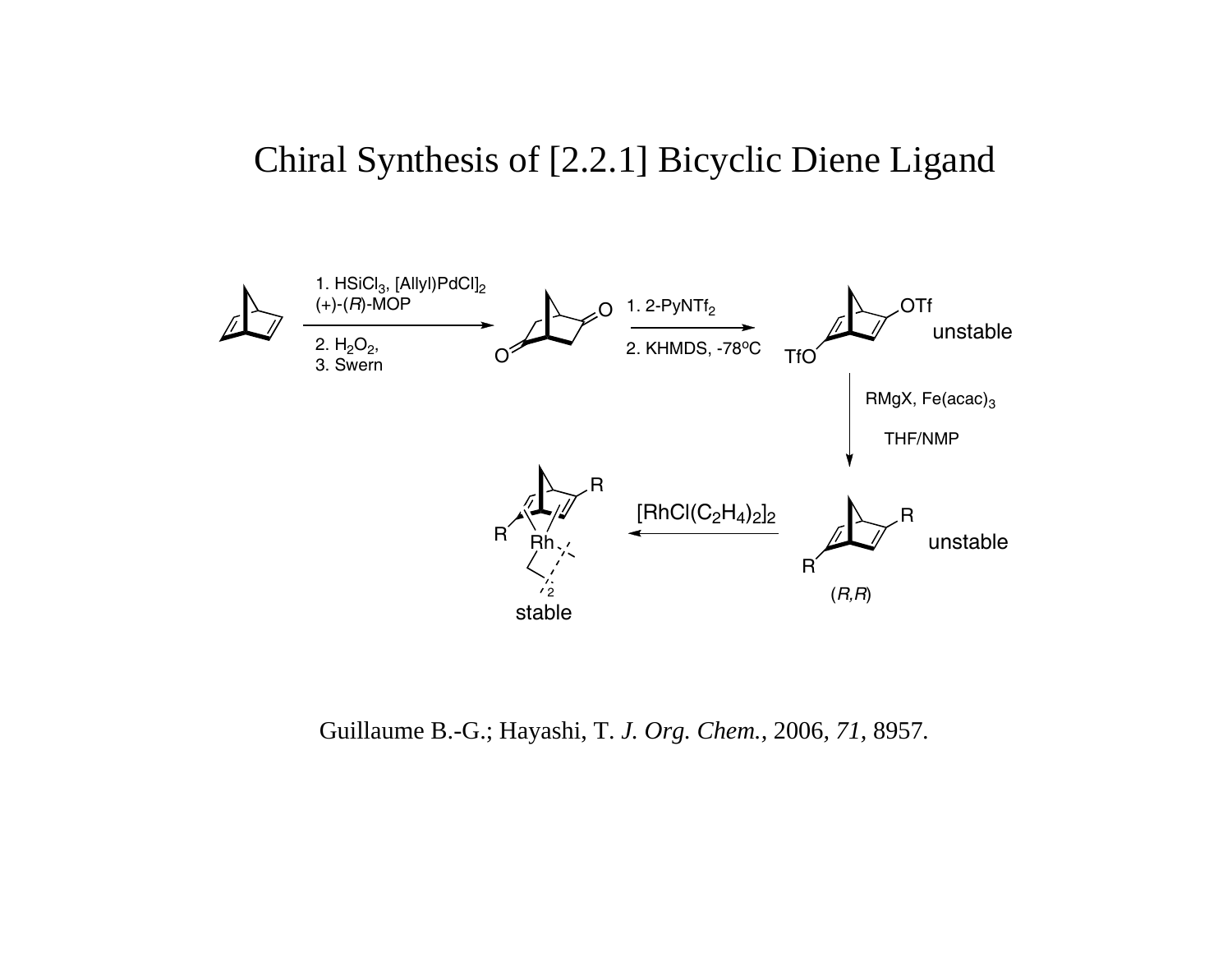### Synthesis of bicyclic [2.2.2] diketone



N. H. Werstiuk *et al. Can. J. Chem.* 1992, *70,* 974*. .*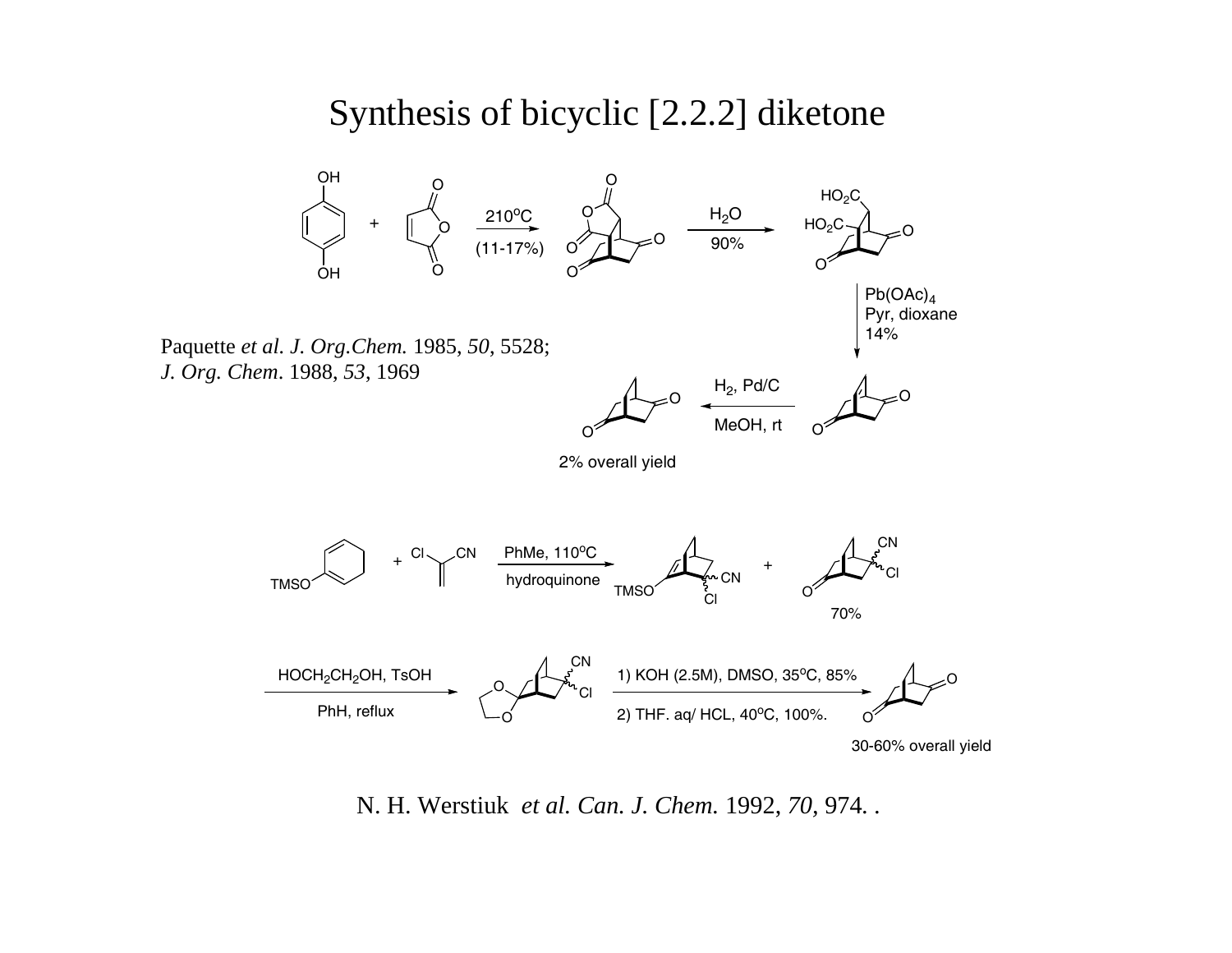# Accessing the Chiral Hayashi [2.2.2] Diene



*Chiral diene obtained by chiral HPLC of diene or triflate*

Otomaru *et al., J. Org. Chem.*, 2005, *70*, 2503 Friberg *et al., Org. Biomol. Chem.*, 2006, *4*, 2304. Almqvist *et al., J. Org. Chem*.*,* 1996*, 61*, 3794.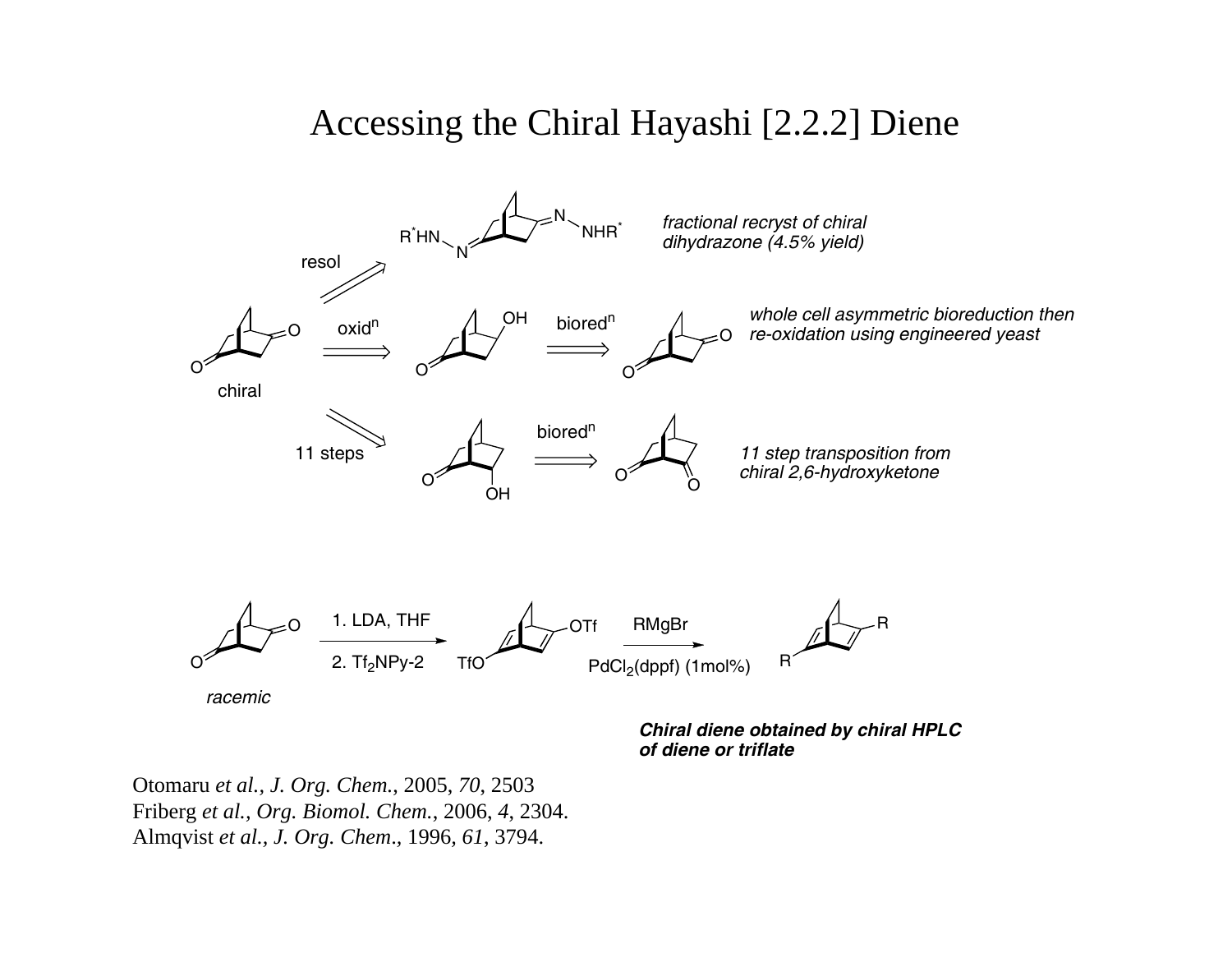Options for enzyme resolution of [2.2.2] bicyclic diketone via enol esters

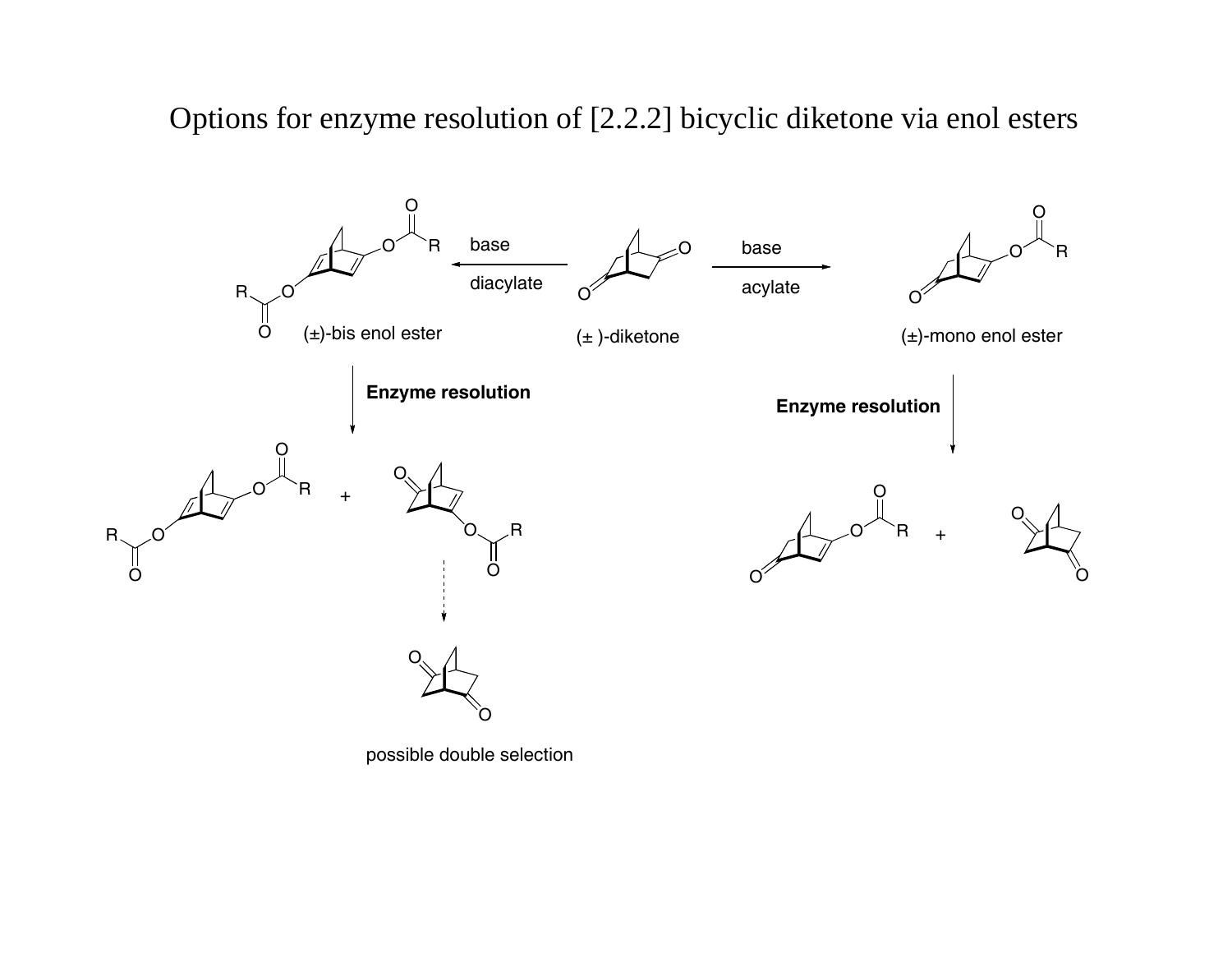# Enzyme Screening



| Entry          | Enzyme                                              | % Conversion |                          | ee% enolester<br>(enolester left%) | E  |
|----------------|-----------------------------------------------------|--------------|--------------------------|------------------------------------|----|
| 1              | Canadida Rugosa (Chiralzyme L-3, Europa Lipase AY)  | $\mathbf 0$  |                          | (100)                              |    |
| 2              | Pseudomonas fluorescens (PFL, Amano AK30)           | 0            | $\overline{\phantom{a}}$ | (100)                              |    |
| 3              | Canadida antartica (CAL-B, Novozyme 435)            | 11.8         | 12.4                     | (88.2)                             | 17 |
| 4              | Pseudomonas cepacia (PCL, Lipase PS Amano)          | 0            | --                       | (100)                              |    |
| 5              | Lipase Amano 10                                     | $\Omega$     | --                       | (100)                              |    |
| 6              | Penicillium camembertii (Lipase G Amano 50)         | 0            | $-$                      | (100)                              |    |
| $\overline{7}$ | Rhizopus oryzae (Lipase F AP-15)                    | $\mathbf 0$  | --                       | (100)                              |    |
| 8              | Mucor Meihei (Lipase M Amano, Europa lipase 15(RS)) | $\mathbf 0$  | --                       | (100)                              |    |
| 9              | Chirazyme L-2 (Cal-B)                               | 11.3         | 14.8                     | (88.7)                             | 16 |
| 10             | Europa Lipase 20                                    | 3.5          | 5.0                      | (98.5)                             |    |

Reactions in Buffer or hexane less selective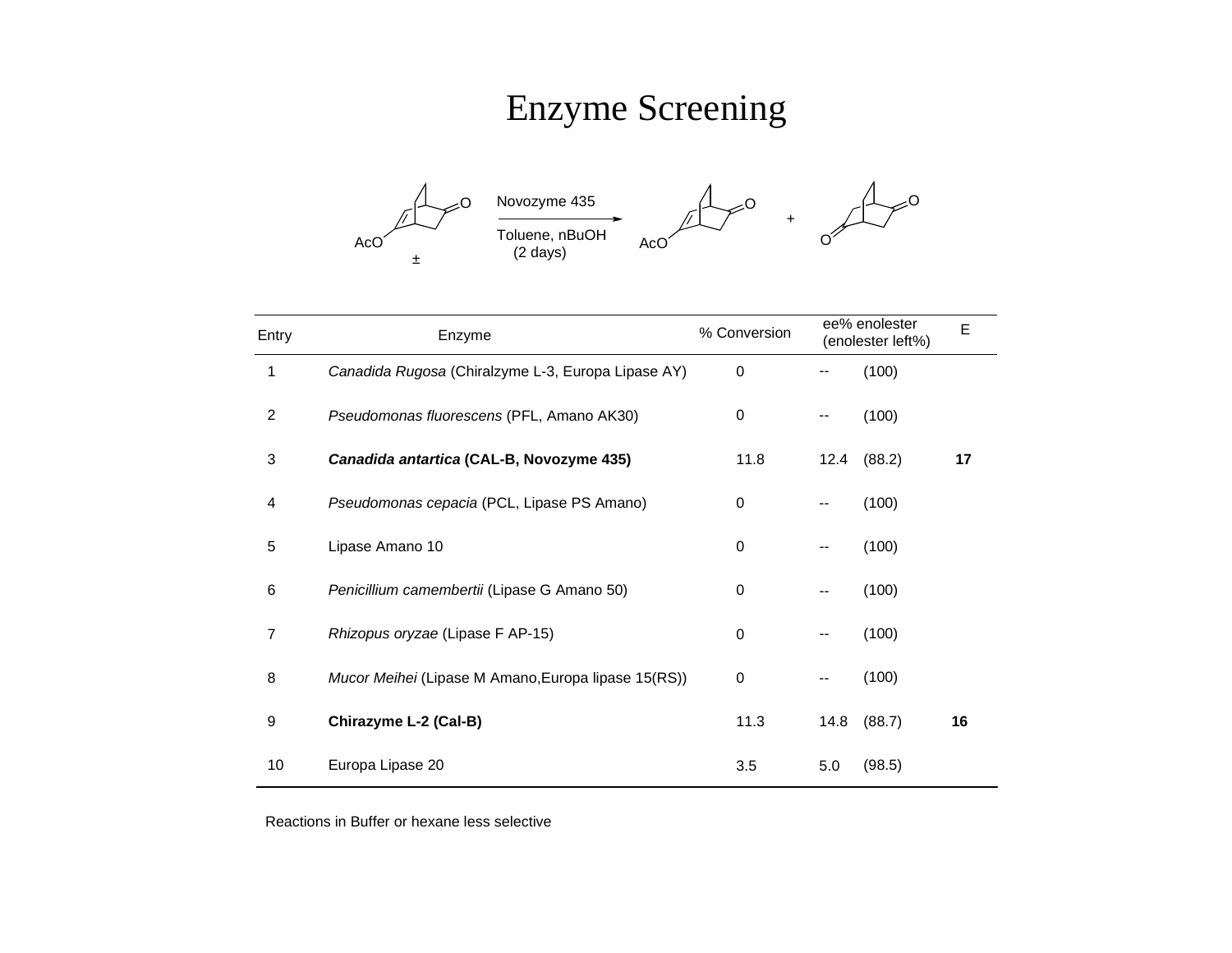#### Silica-absorbed *Humicola* Lipase Solvent Screen

| entry | <b>Solvents</b>   | Conversion  | E.E. | E value |
|-------|-------------------|-------------|------|---------|
| 1     | Hexane            | 28          | 26   | 6       |
| 2     | Toluene           | No reaction |      |         |
| 3     | <b>TBME</b>       | 41          | 43   | 6       |
| 4     | Et <sub>2</sub> O | 27          | 13   | 2       |
| 5     | <b>DME</b>        | No reaction |      |         |
| 6     | Acetone           | No reaction |      |         |

| entry | Solvents    | Conversion | E.E. | E value |
|-------|-------------|------------|------|---------|
| 1     | Hexane      | 28         | 26   | 6       |
| 2     | Cyclohexane | 31         | 28   | 5       |
| 3     | Heptane     | 29         | 27   | 6       |
| 4     | Pentane     | 31         | 37   | 15      |
| 5     | Petroether  | 27         | 26   | 5       |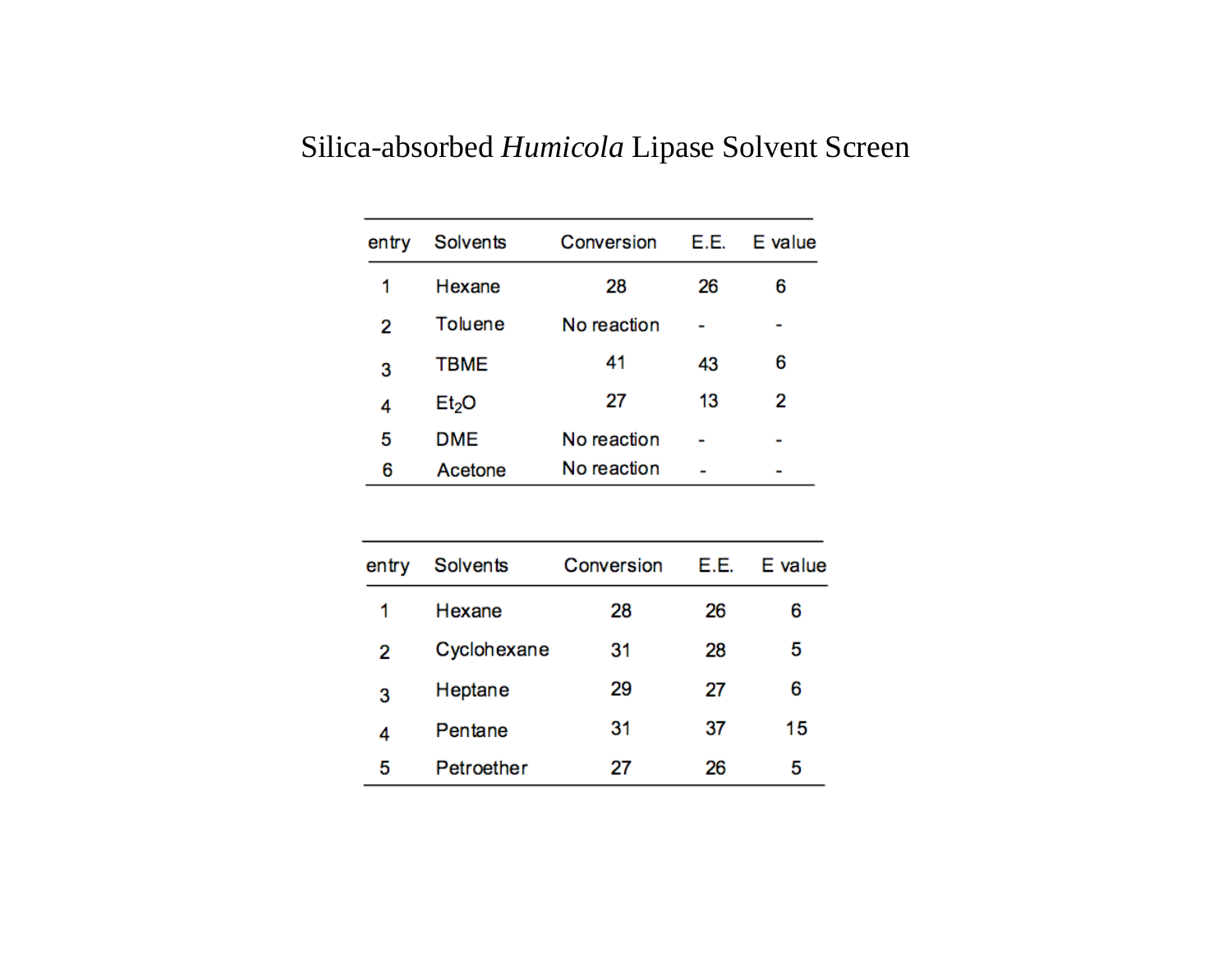# *Humicola* Lipase - support screening



| <b>Entry</b>   | <b>Solvent</b>                                    | <b>Enzyme Form</b>              | <b>E</b> Value |
|----------------|---------------------------------------------------|---------------------------------|----------------|
|                | toluene                                           | Silica adsorbed                 | No reaction    |
| $\overline{2}$ | <b>TBME</b>                                       | Silica absorbed                 | 6              |
| 3              | Et <sub>2</sub> O                                 | Silica absorbed                 | 2              |
| $\overline{4}$ | Hexane/cyclohexane/<br>heptane/petroleum<br>ether | Silica absorbed                 | 5/6            |
| 5              | Pentane                                           | Silica absorbed                 | 15             |
| 6              | Pentane                                           | lyophilised                     | 6              |
| $\overline{7}$ | Pentane                                           | Protein coated<br>microcrystals | 10             |
| 8              | Pentane                                           | Sol gel<br>entrapped            | 20             |
| 9              | Pentane                                           | GS01-immobilised                | 23             |
| 10             | Pentane                                           | GS02-immobilised                | $40^*$         |
| <b>11</b>      | <b>Pentane</b>                                    | <b>GS03-immobilised</b>         | <b>270</b>     |
| 12             | Pentane                                           | <b>Accurel</b>                  | 177            |
| 13             | Pentane                                           | Accurel (dried)                 | 33             |
| 14             | Pentane                                           | Eupergit                        | $\overline{4}$ |

**Increasing Hydrophobicity Of GSOX surface**

#### **GS0X modified silica supports from PhosphonicS Ltd**

*Luo and Carnell, J. Org. Chem.,* 2010, *75*, 2057-2060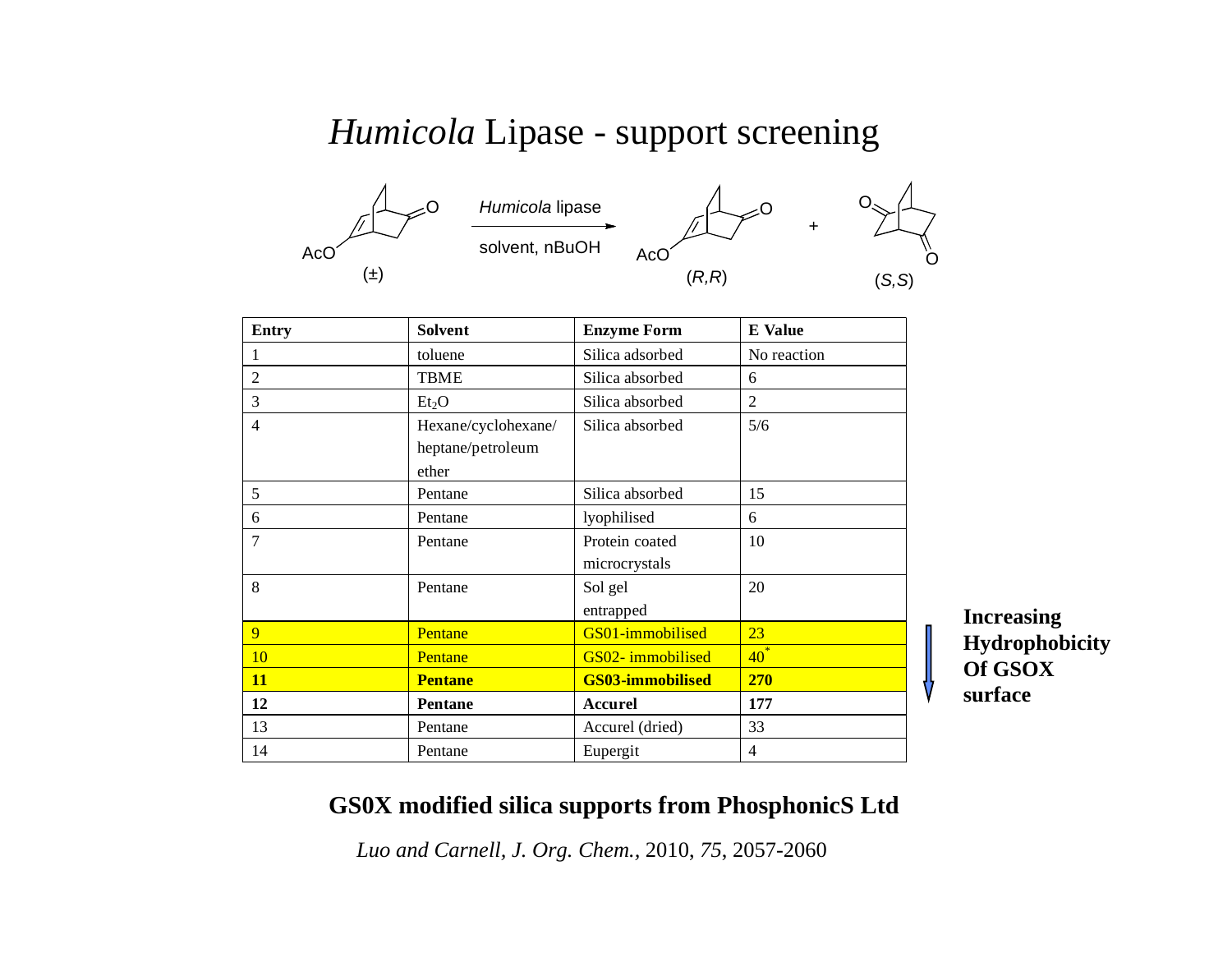# New Range of  $C_2$ -Symmetric Chiral Diene Ligands

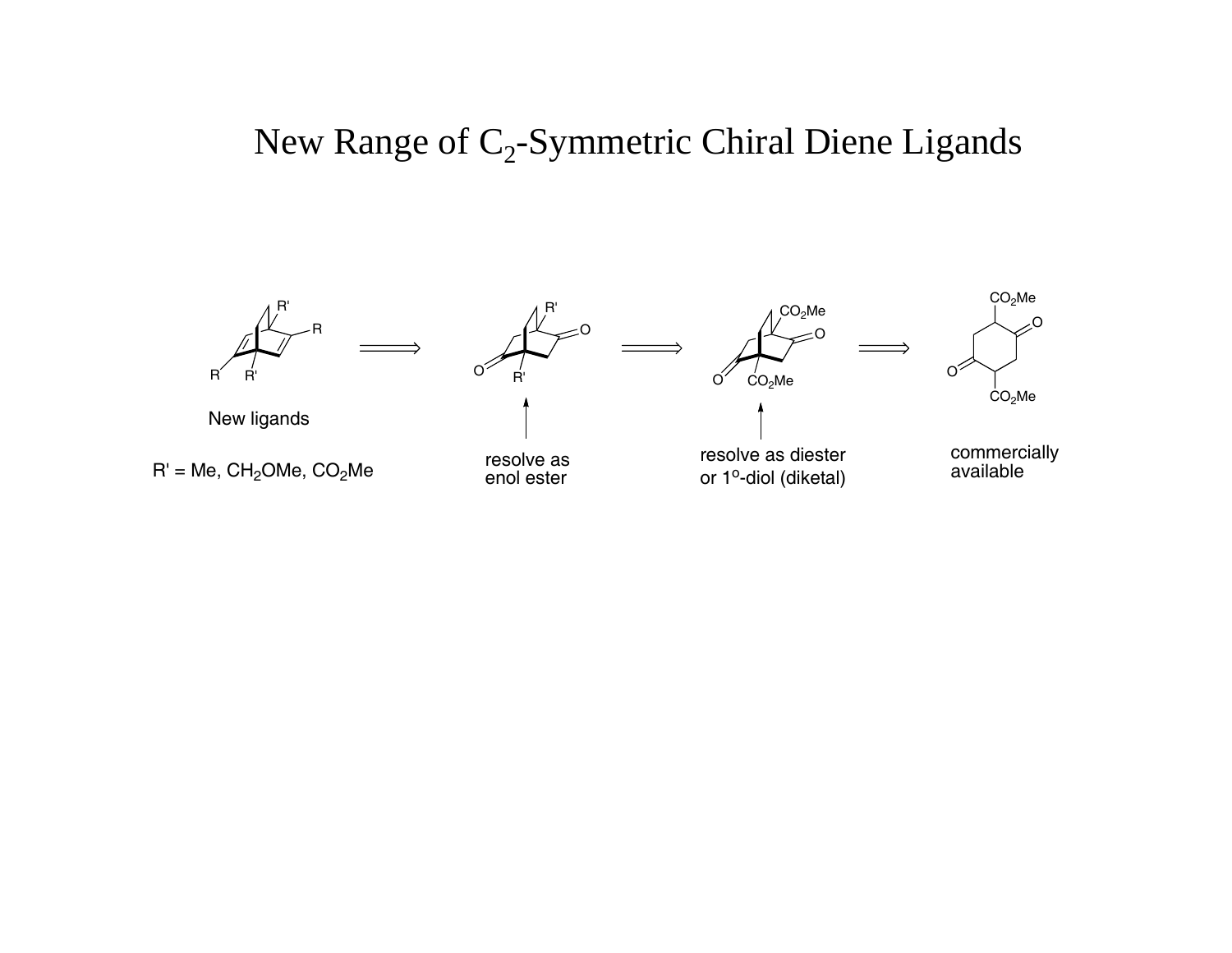## Transition states for conjugate additions



**DFT calculations using PCGAMESS predict similar reaction rates and e.e.'s N. Berry, A. J. Carnell, Y. Luo unpublished results**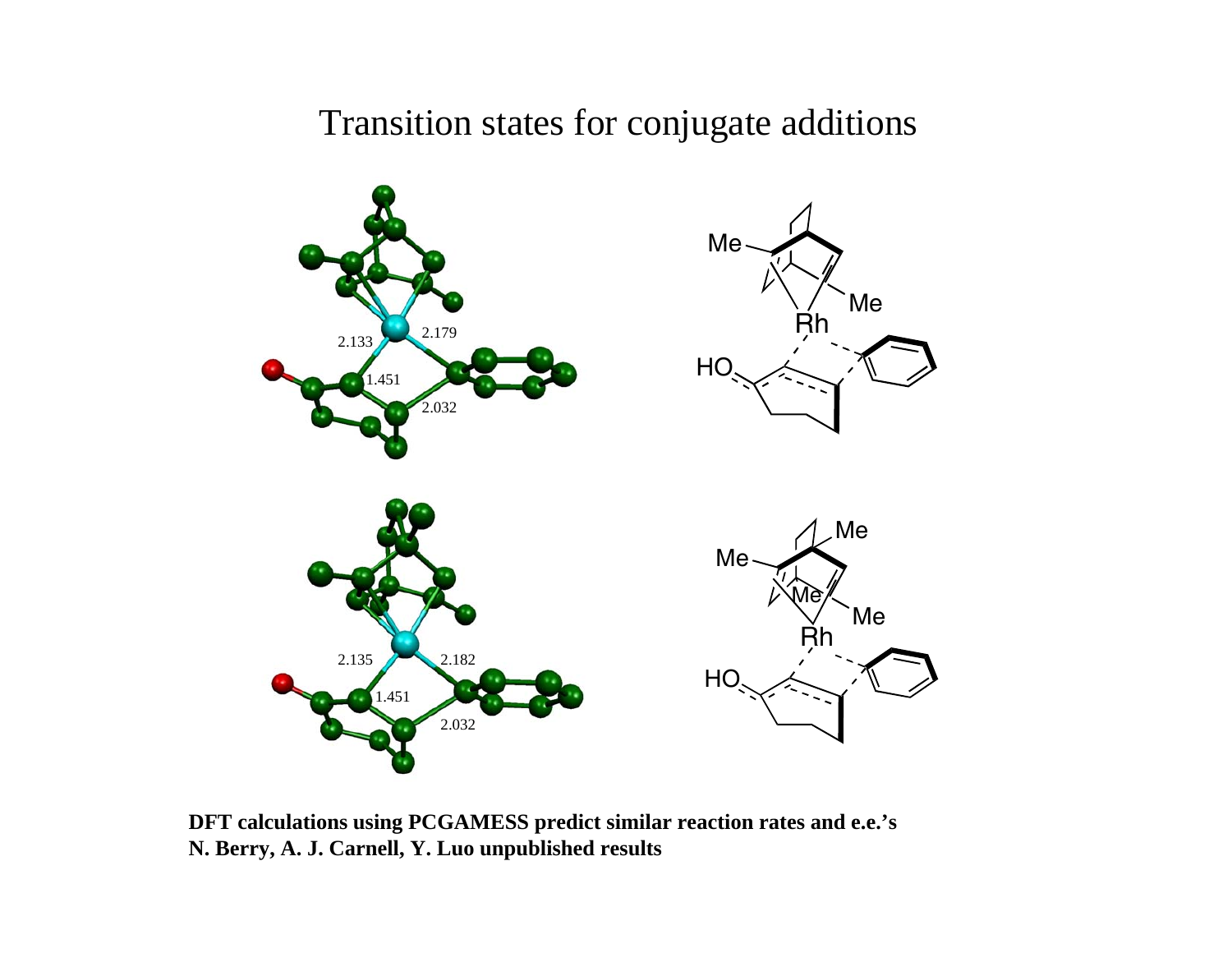# Resolution of Diol Diketal



Substrates - Introduction of chromophore into hydrolysable group



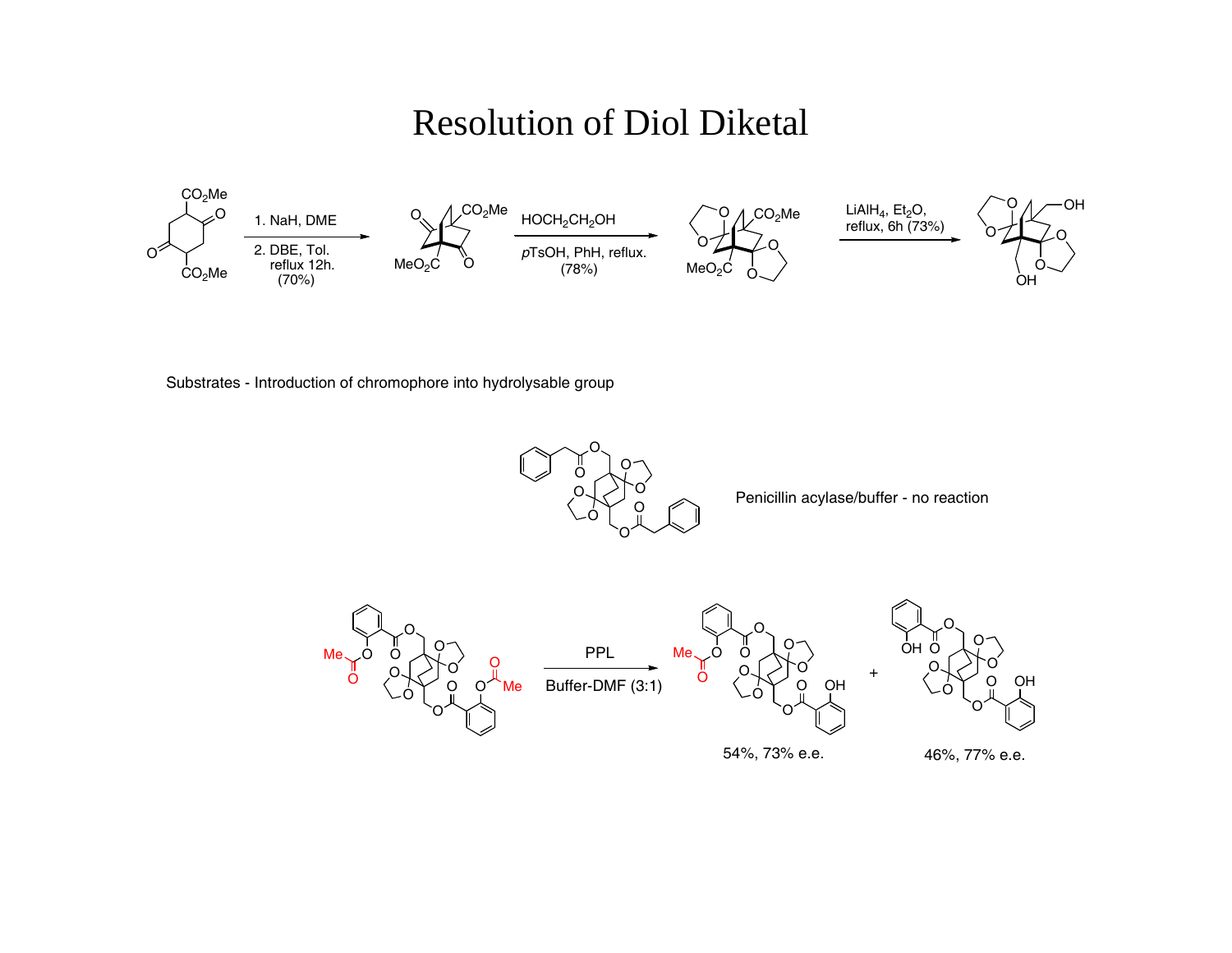# Attempted Deoxygenation

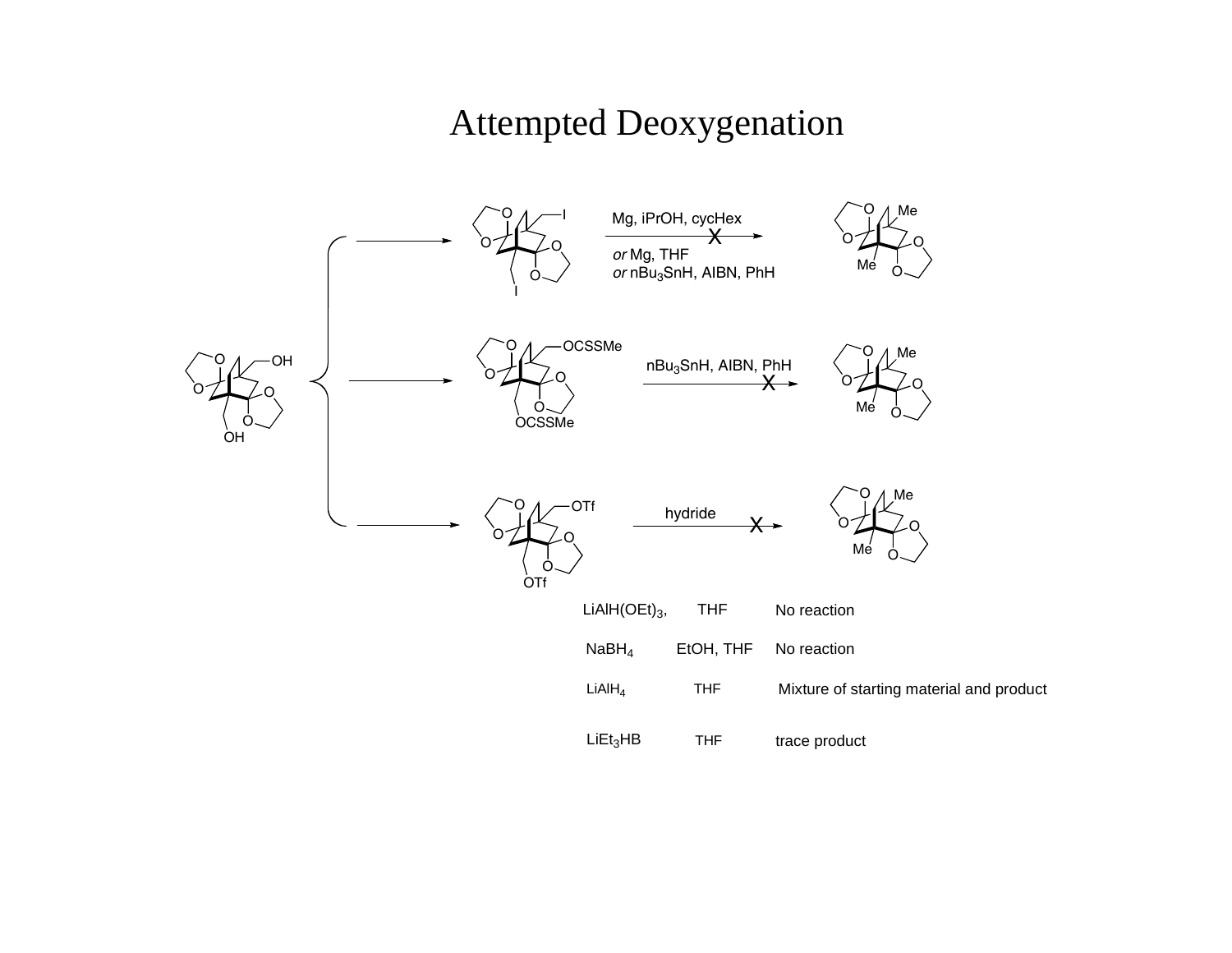### Resolution of Methoxy Ether Enol Hexanoate



**…too many steps!**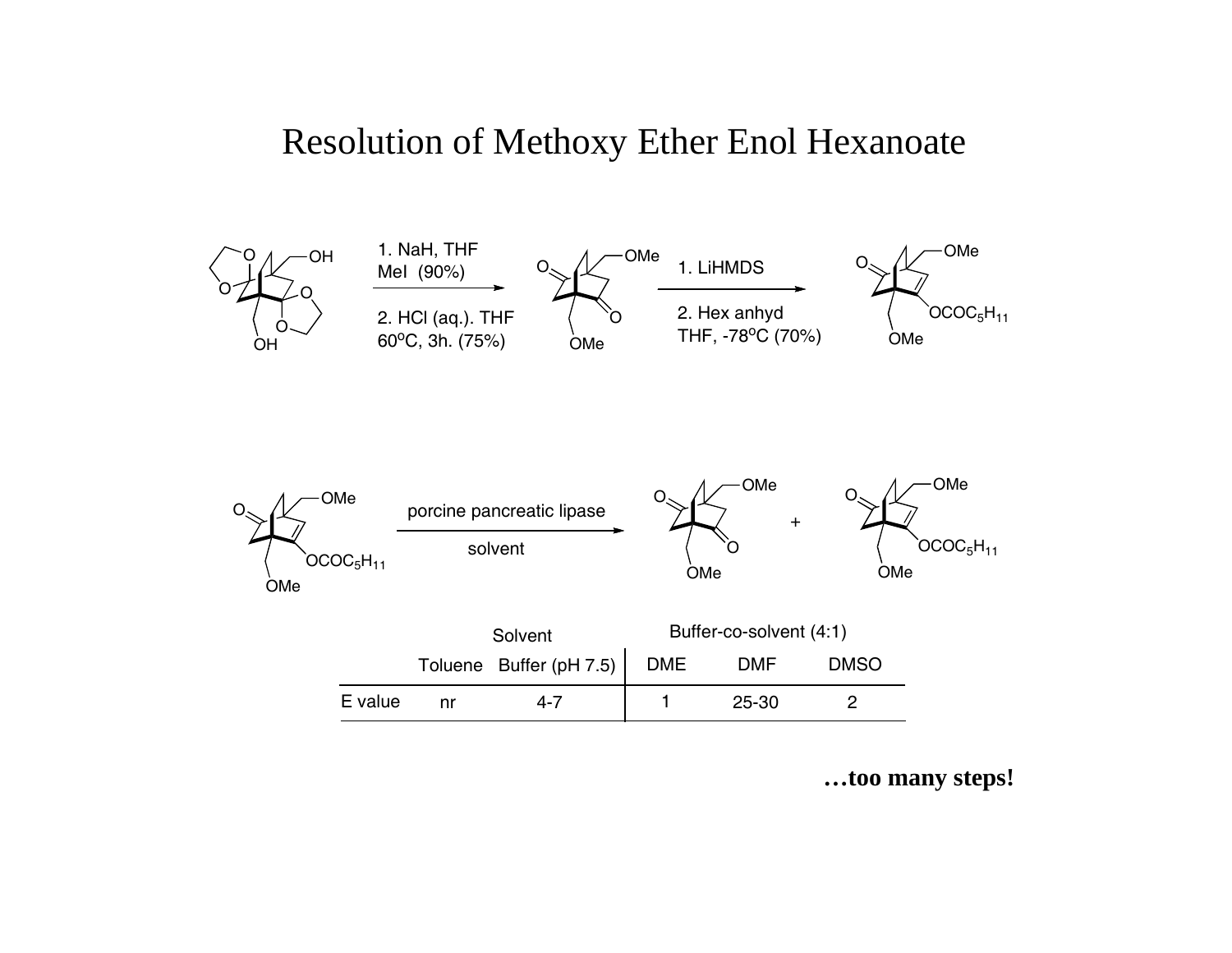# Resolution of Dimethyl Ester Enol Hexanoate



**10 g, >99% e.e.**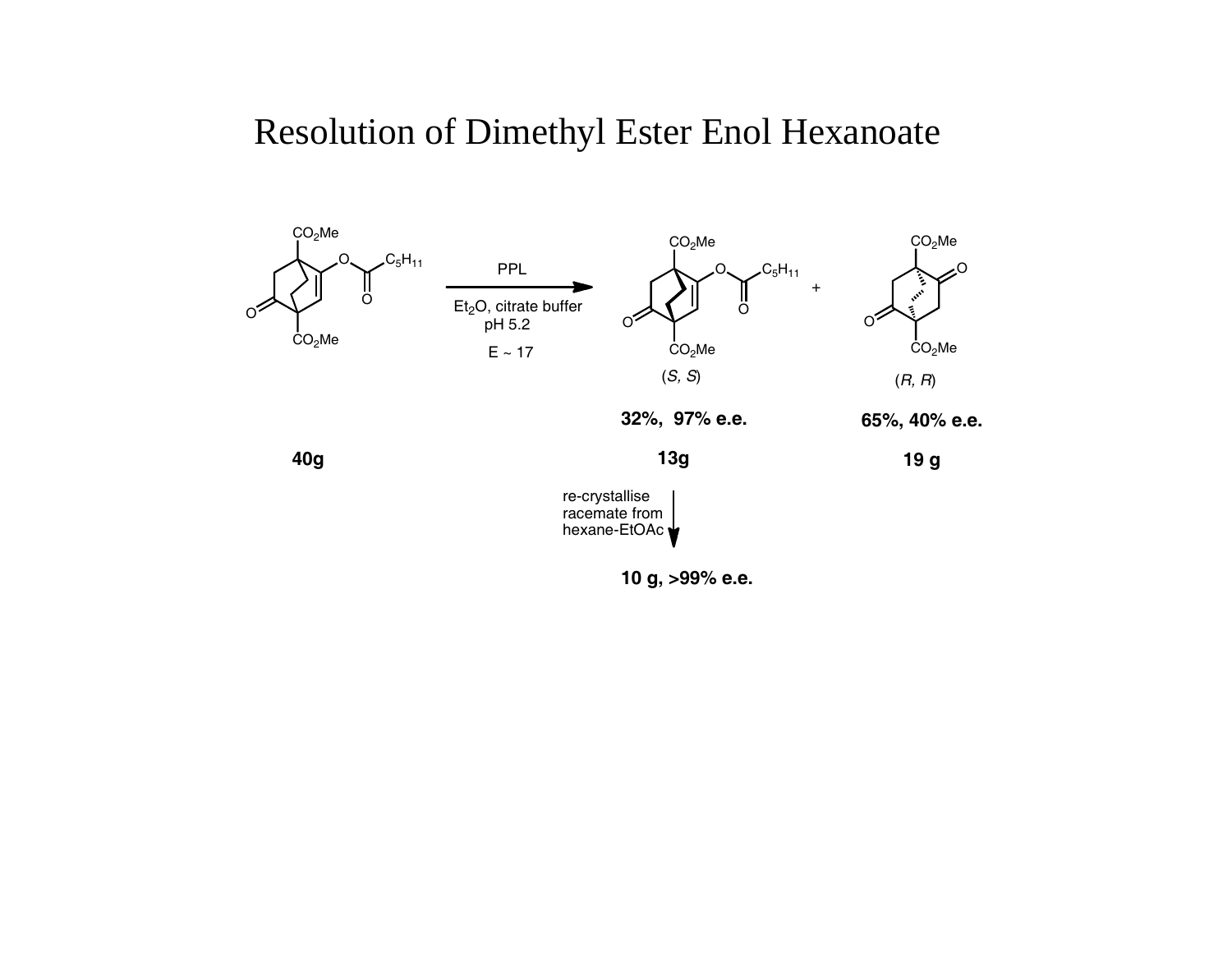### **Diene Ligand Synthesis**

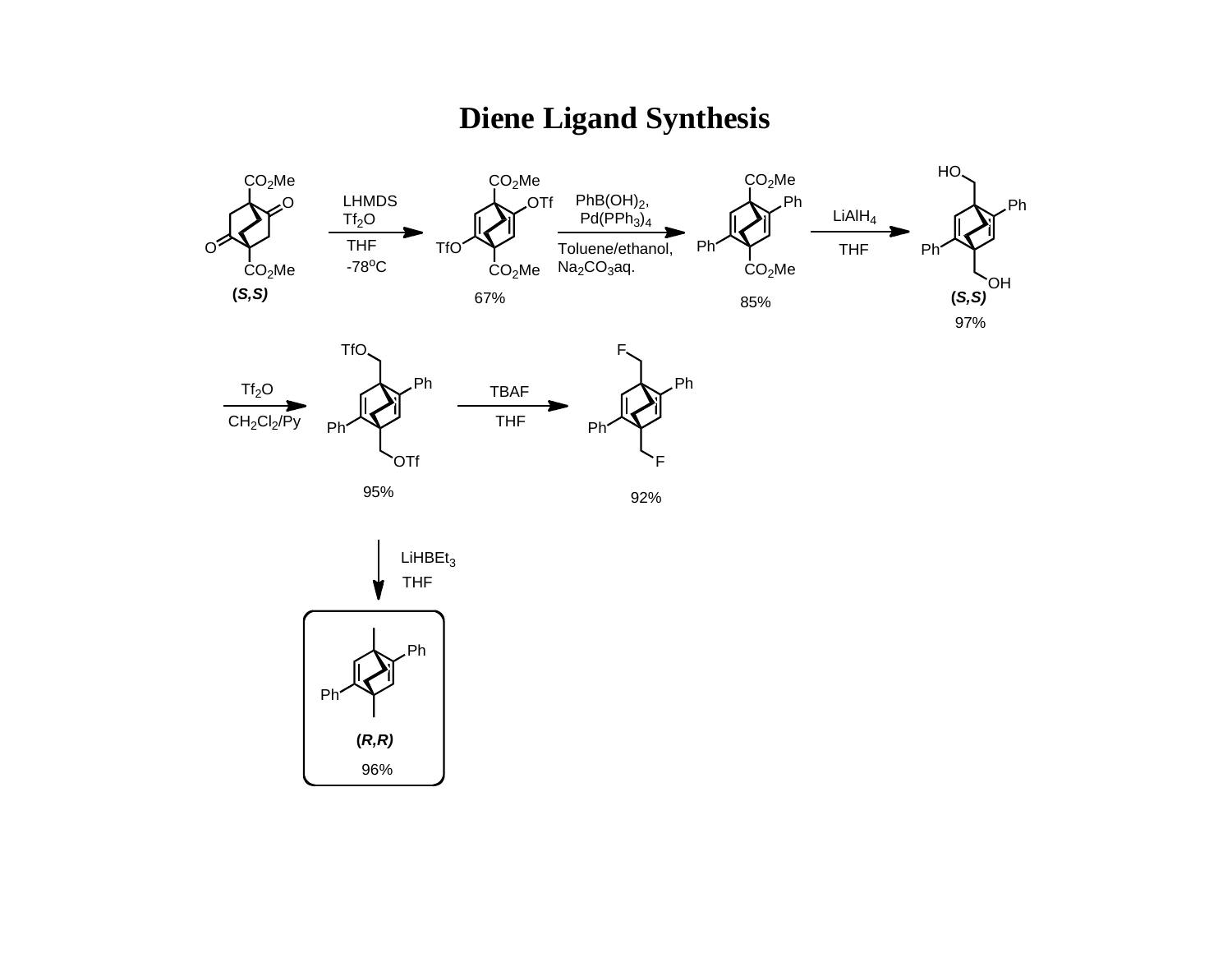# Further Ligand Synthesis

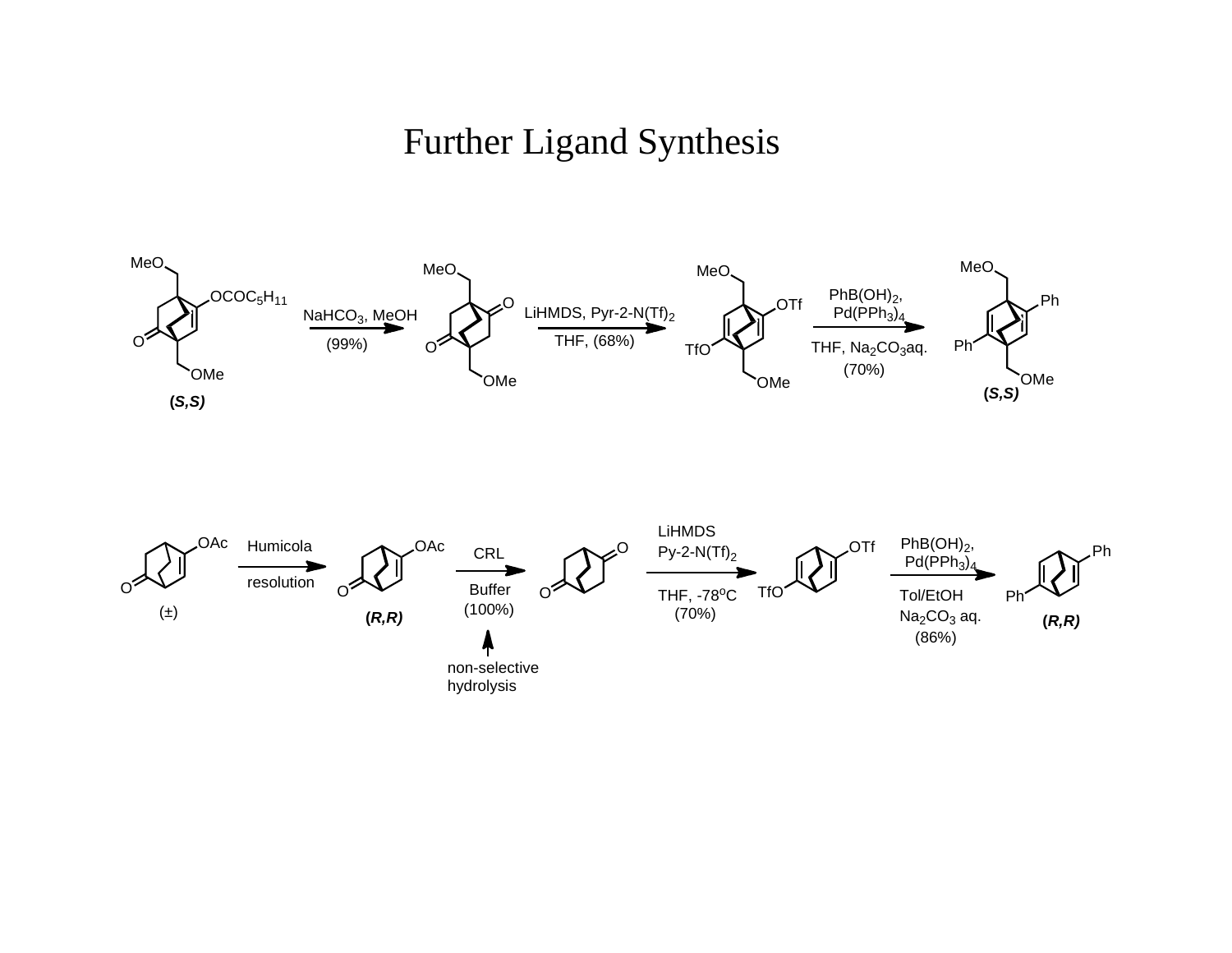### Ligand Synthesis



a) Na<sub>2</sub>CO<sub>3</sub>, MeOH (99%); b) LHMDS, Tf<sub>2</sub>O, THF, -78°C (70%); c) ArB(OH)<sub>2</sub>, Pd(PPh<sub>3</sub>)<sub>4</sub>, Tol/EtOH/aq, Na<sub>2</sub>CO<sub>3</sub>, rt. (95%) d) LiAlH<sub>4</sub>, THF, (99%); e) Tf<sub>2</sub>O, CH<sub>2</sub>Cl<sub>2</sub>/Pyr, -78°C – rt (99%); f) NaH, MeI, THF (95%);

Luo and Carnell, *Angew. Chem. Int. Ed.,* 2010, *49*, 2750‐2754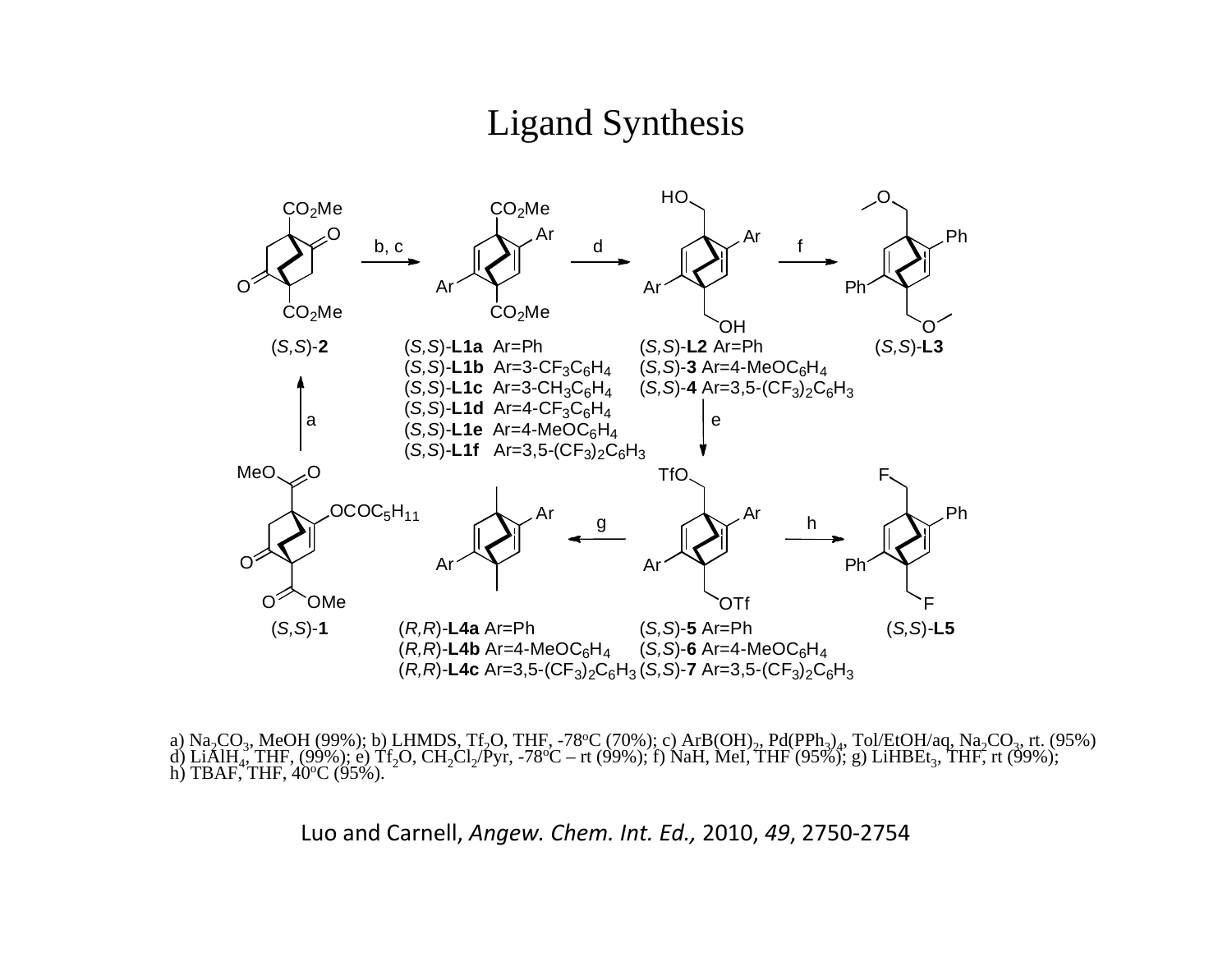# Catalytic Asymmetric Conjugate Addition



|                      |                  | Ligand              |             |                 |                |                                 |
|----------------------|------------------|---------------------|-------------|-----------------|----------------|---------------------------------|
| Entry <sup>[a]</sup> | Ln               | $1,4-R$             | $2,5-$ Aryl | Yield<br>$(\%)$ | e.e.<br>$(\%)$ |                                 |
| 1                    | L <sub>1</sub> a | CO <sub>2</sub> Me  | Ph          | 95              | 89             |                                 |
| 2                    | L2               | CH <sub>2</sub> OH  | Ph          | 94              | 97             |                                 |
| 3                    | L3               | CH <sub>2</sub> OMe | Ph          | 95              | 88             |                                 |
| $\overline{4}$       | L <sub>4</sub> a | Me                  | Ph          | 96              | 98             |                                 |
| $5^{[b]}$            | L <sub>4</sub> a | Me                  | Ph          | 98              | 99             | 1.2 eq. $PhB(OH)$ ,<br>with L4a |
| 6                    | L5               | CH <sub>2</sub> F   | Ph          | 96              | 98             |                                 |
| $7^{[c]}$            | L <sub>6</sub>   | н                   | Ph          | 97              | 96             |                                 |

#### **Ligands Ln**











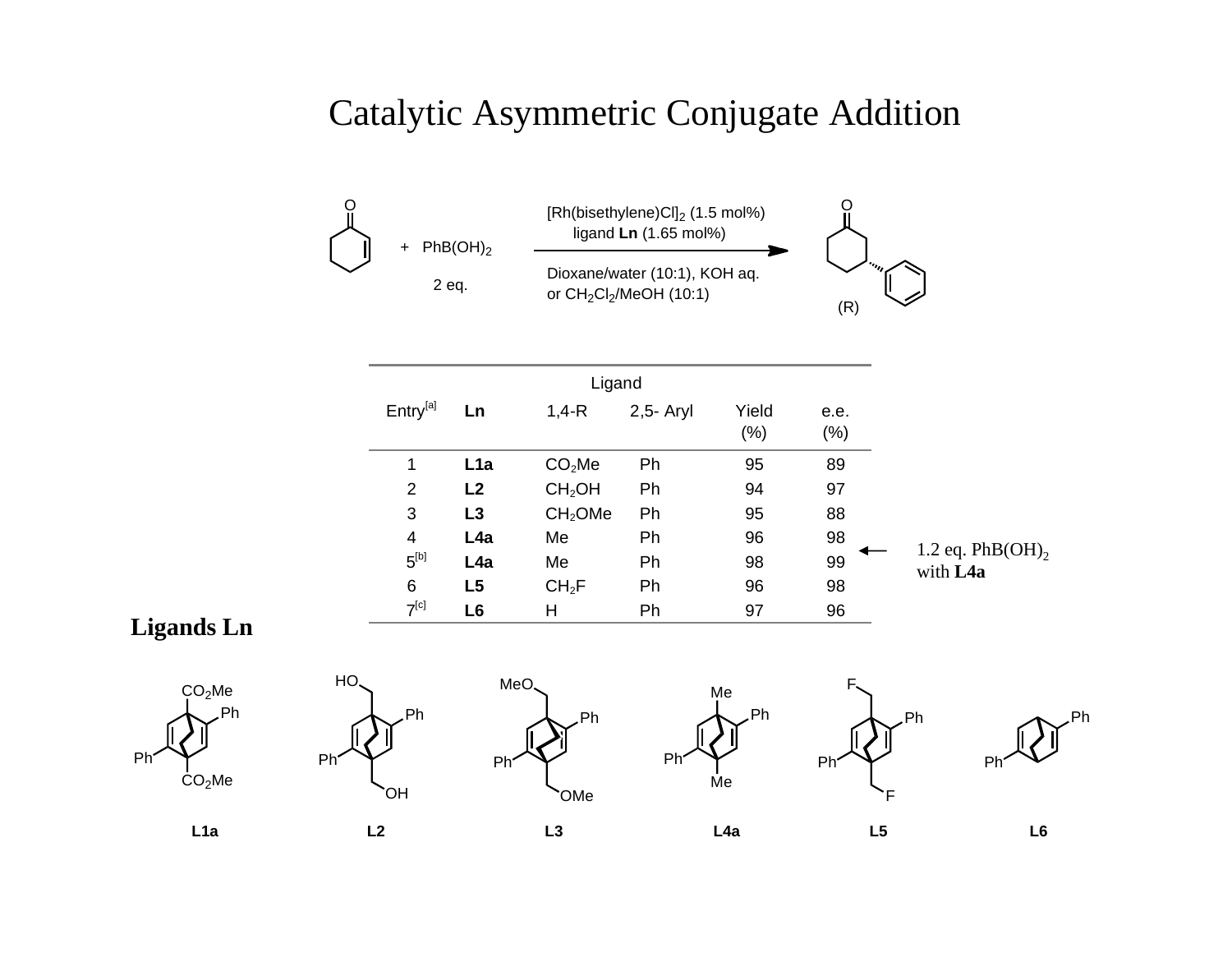### Asymmetric Conjugate Addition to N-benzyl maleimide



all used 3 eq. of  $PhB(OH)_2$ 

Luo and Carnell, *Angew. Chem. Int. Ed.,* 2010, *49*, 2750‐2754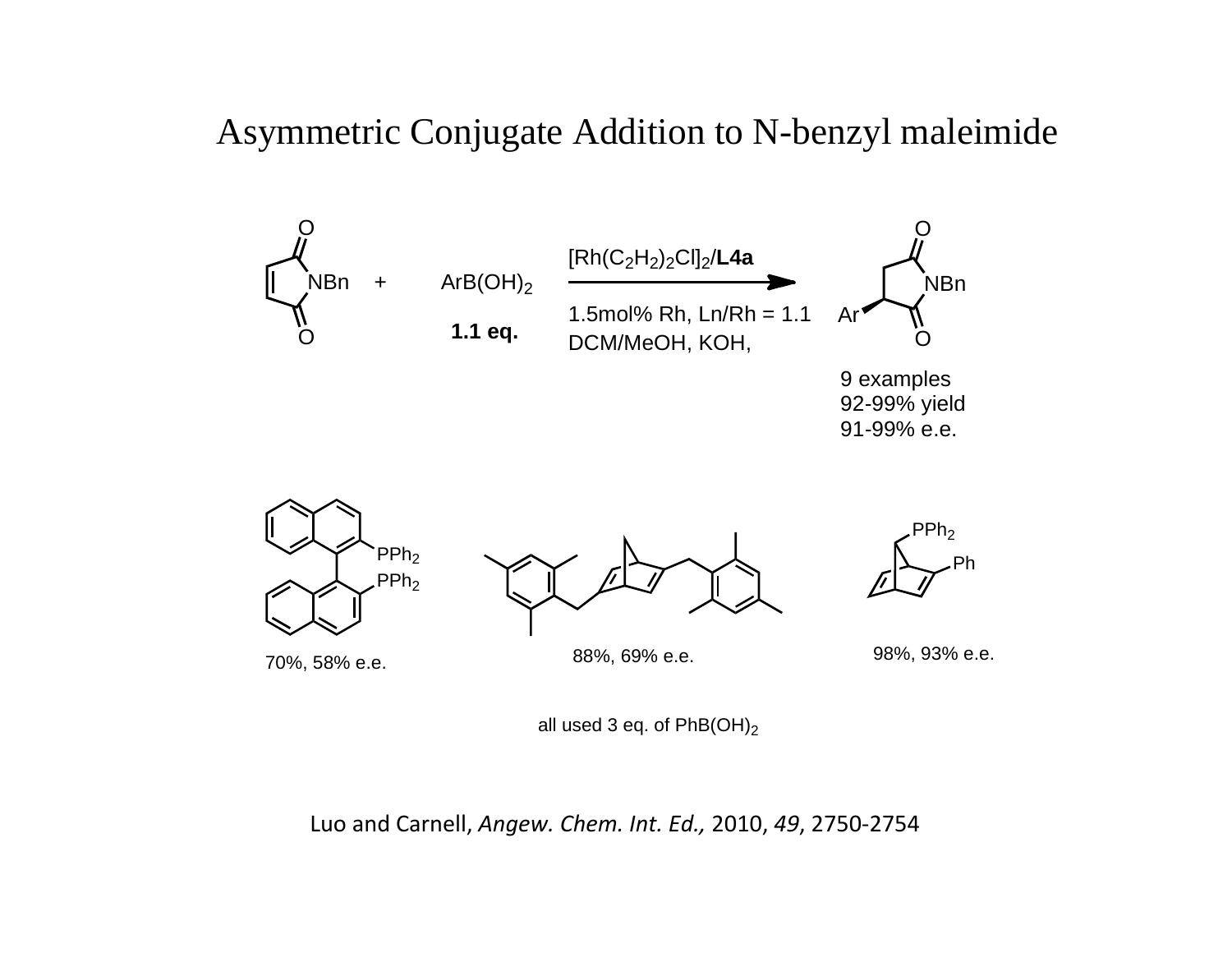#### Acyclic substrate ligand optimisation



**L1e** Ar=4-MeOC<sub>6</sub>H<sub>4</sub>

**L1f**  $Ar=3,5-(CF<sub>3</sub>)<sub>2</sub>C<sub>6</sub>H<sub>3</sub>$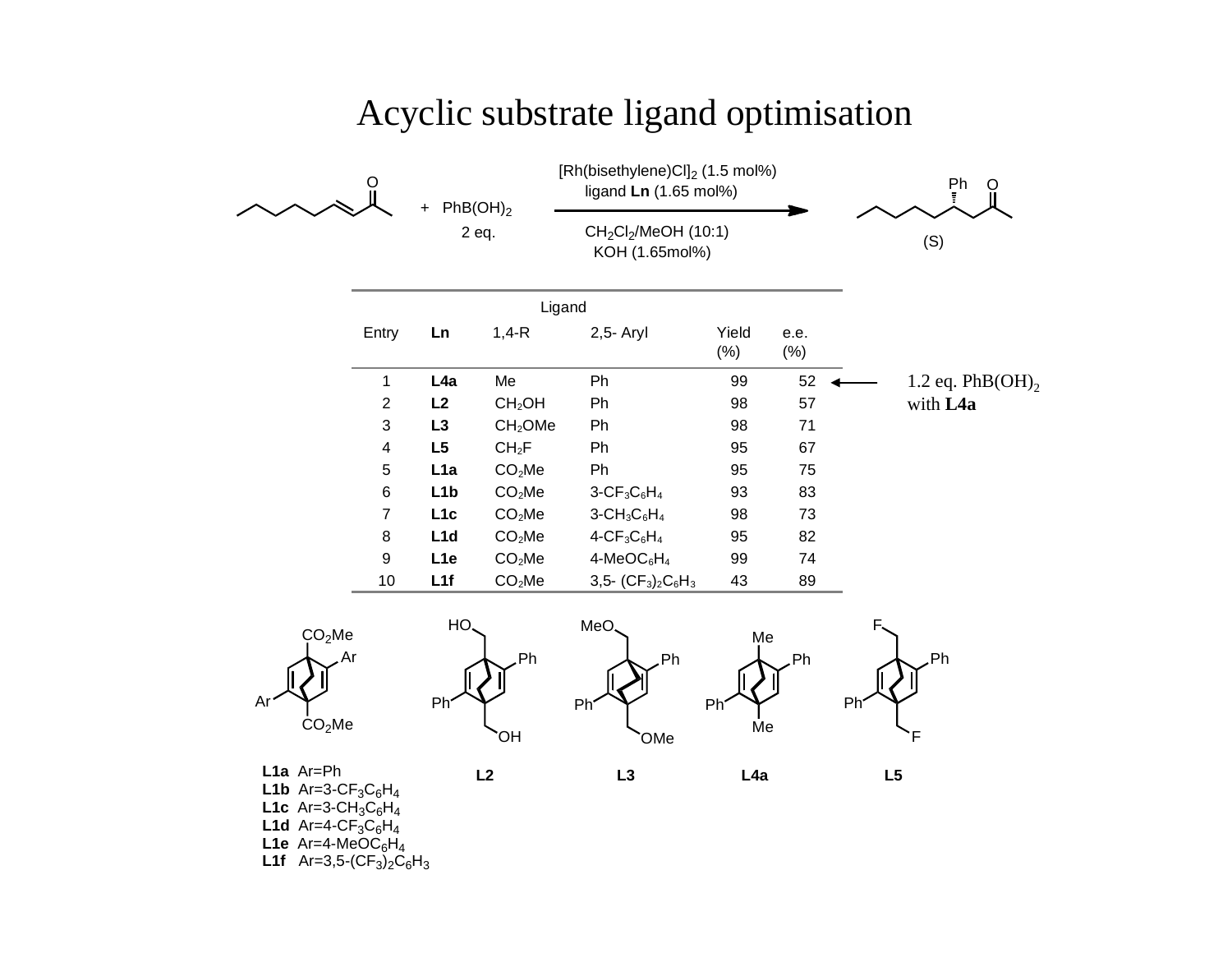#### **Tuning electron density of diene ligand for acyclic enones**

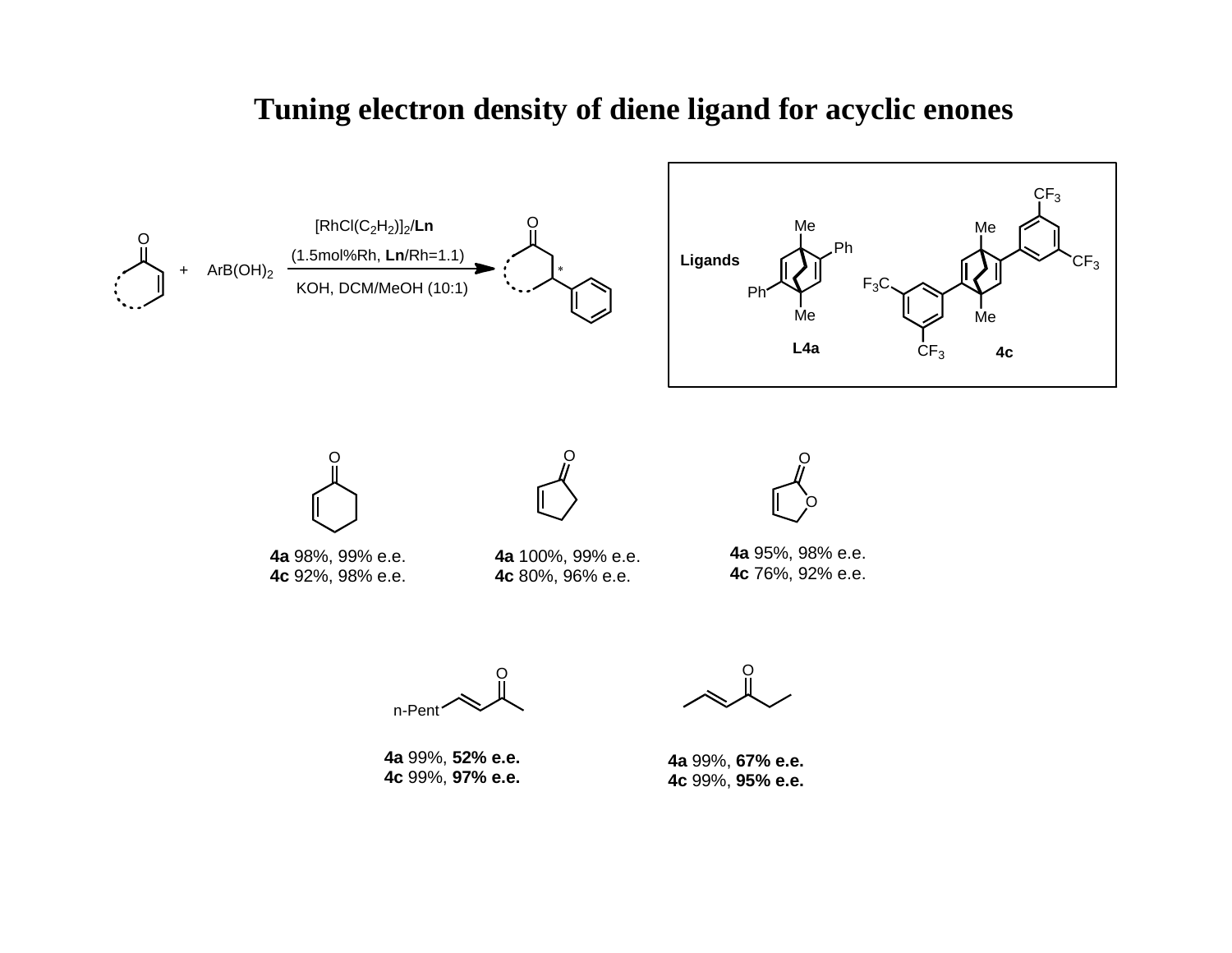#### **Asymmetric conjugate addition to 6-methylcoumarin**



**Ligands**







**L6 Hayashi Ligand**

**L4a**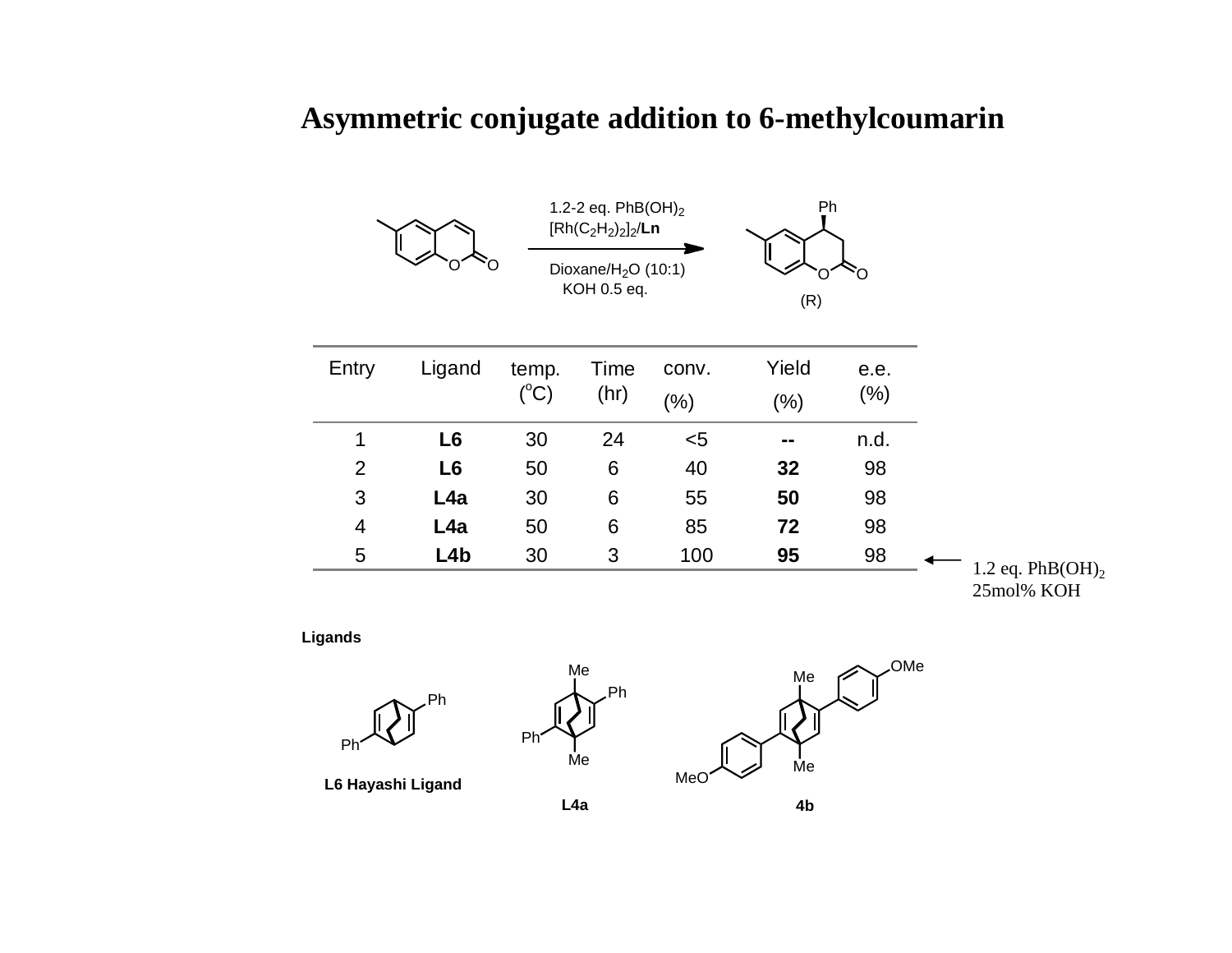

#### **Chemoenzymatic Synthesis of New Bicyclic Ligands**

Faster than Hayashi's and others (1hr at rt vs 3hrs at  $30^{\circ}$ C) minimal deboronation - only 1.2 eq. PhB(OH)<sub>2</sub> required *cf 2 eq.* or more with Hayashi diene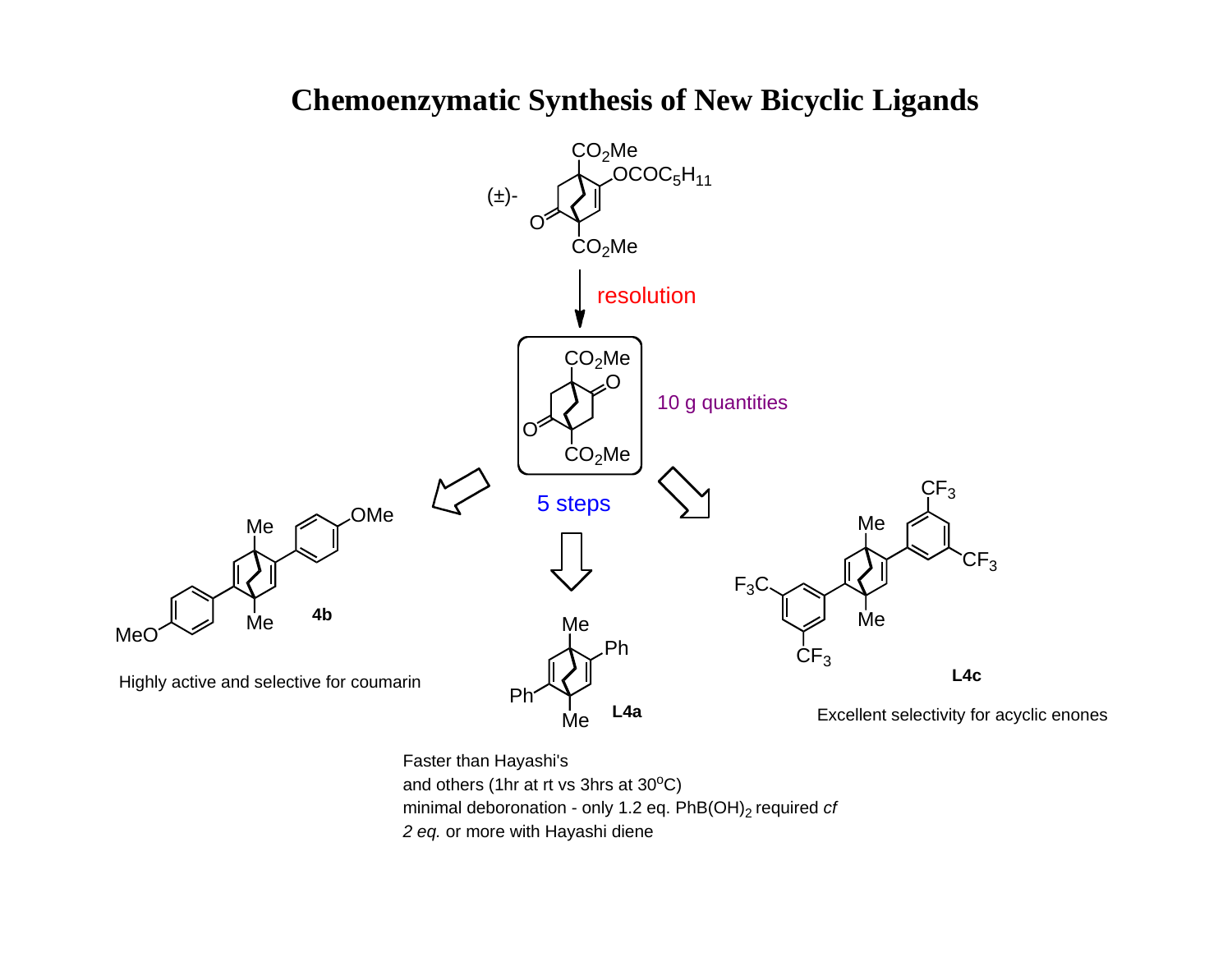# **Acknowledgements**

Yunfei LuoMarisa Escudero HernandezAmarjit Singh Simon SwainGraham Allan

Alan PettmanJohn Whittall

PhosphonicS ltd

Funding: Pfizer, Dorothy Hodgkin Postgraduate Award (Y.L.), EPSRC (DTAs), BBSRC (PDRA to G.A.).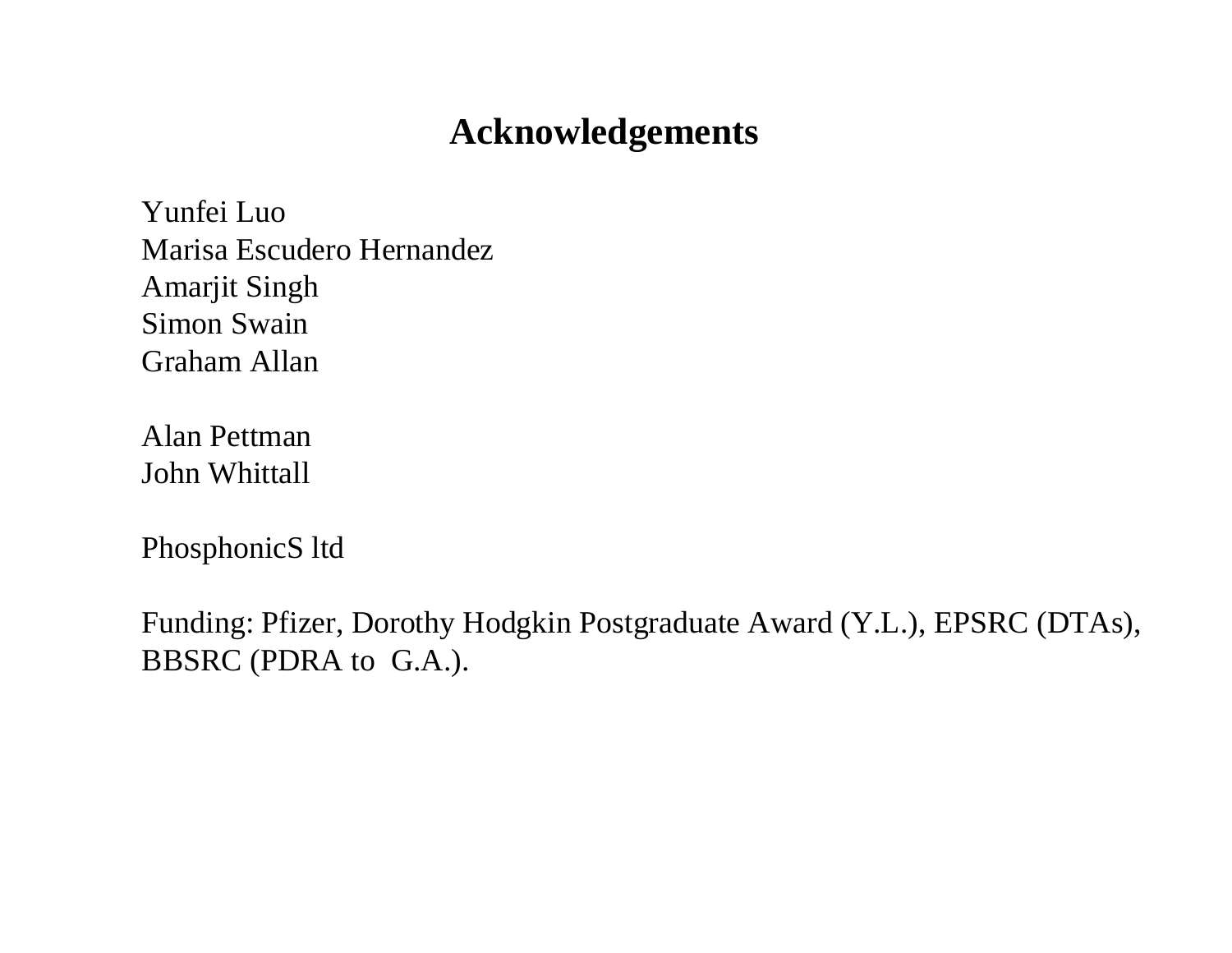# Synthesis of Enol Ester



#### Conditions screening for synthesis of enolacetate

| Base         | Quantity | Time | Acetyl donor           | vield | Temperature |
|--------------|----------|------|------------------------|-------|-------------|
| <b>LHMDS</b> | 3eq.     | 12hr | Acetyl chloride        | 39.7  | $-78$       |
| <b>LHMDS</b> | 3eq.     | 48hr | Acetyl chloride        | 42.9  | $-78$       |
| <b>LDA</b>   | 3eq.     | 12hr | Acetyl chloride        | 7.9   | $-78$       |
|              |          |      |                        |       |             |
| <b>LHMDS</b> | 3eq.     | 48hr | Acetyl chloride        | 47.6  | $-78 - rt$  |
| LDA          | 3eq.     | 48hr | Acetic anhydride       | 12.7  | $-78 - rt$  |
| <b>LHMDS</b> | 3eq.     | 48hr | Acetic anhydride       | 47.6  | $-78 - rt$  |
| <b>LHMDS</b> | 1.5eq.   | 48hr | <b>Acetyl chloride</b> | 90    | -78 - rt    |
| <b>LHMDS</b> | 1.5eq.   | 48hr | Acetic anhydride       | 88    | $-78 - rt$  |

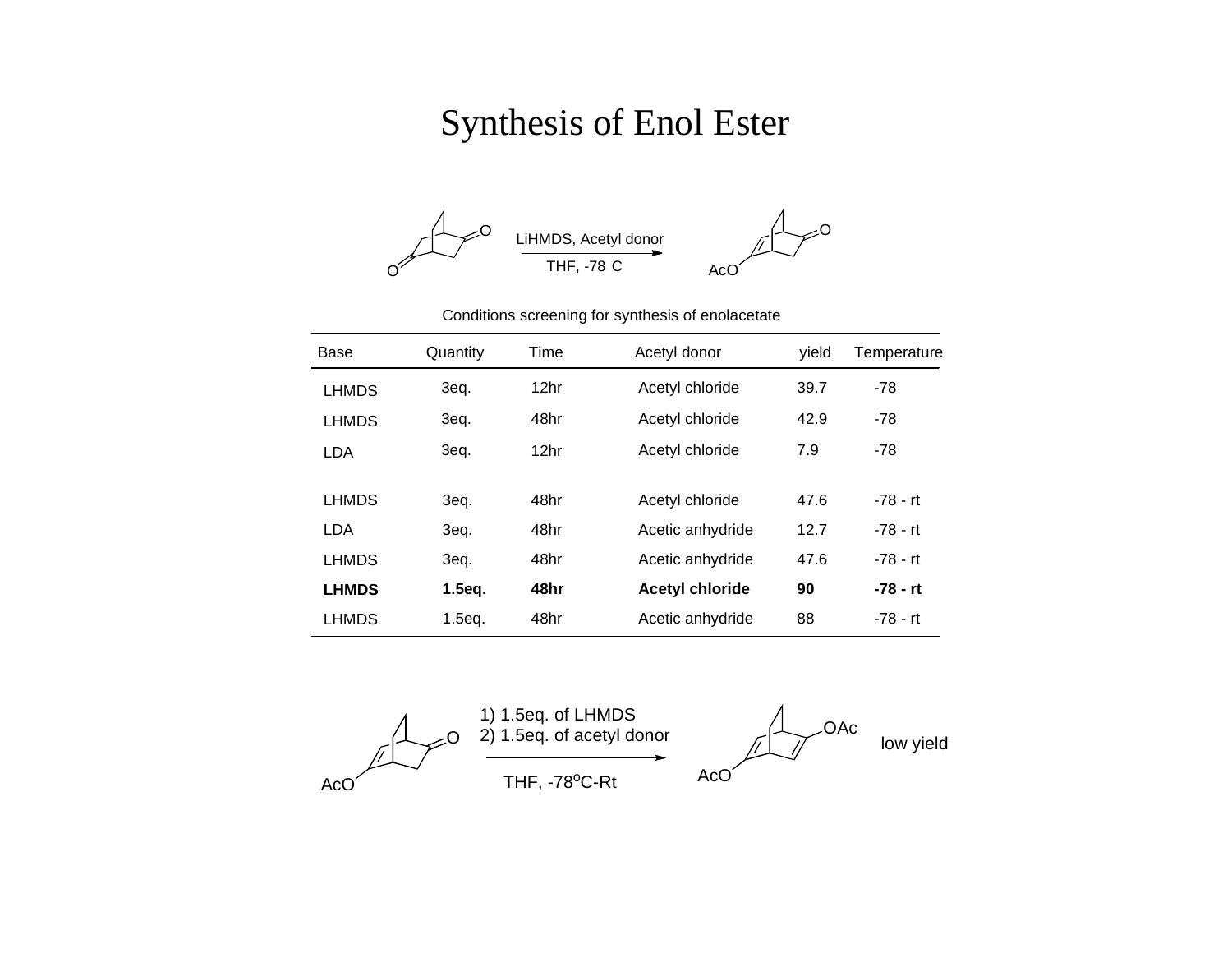# Diene Ligand Synthesis



**…..too long!!**